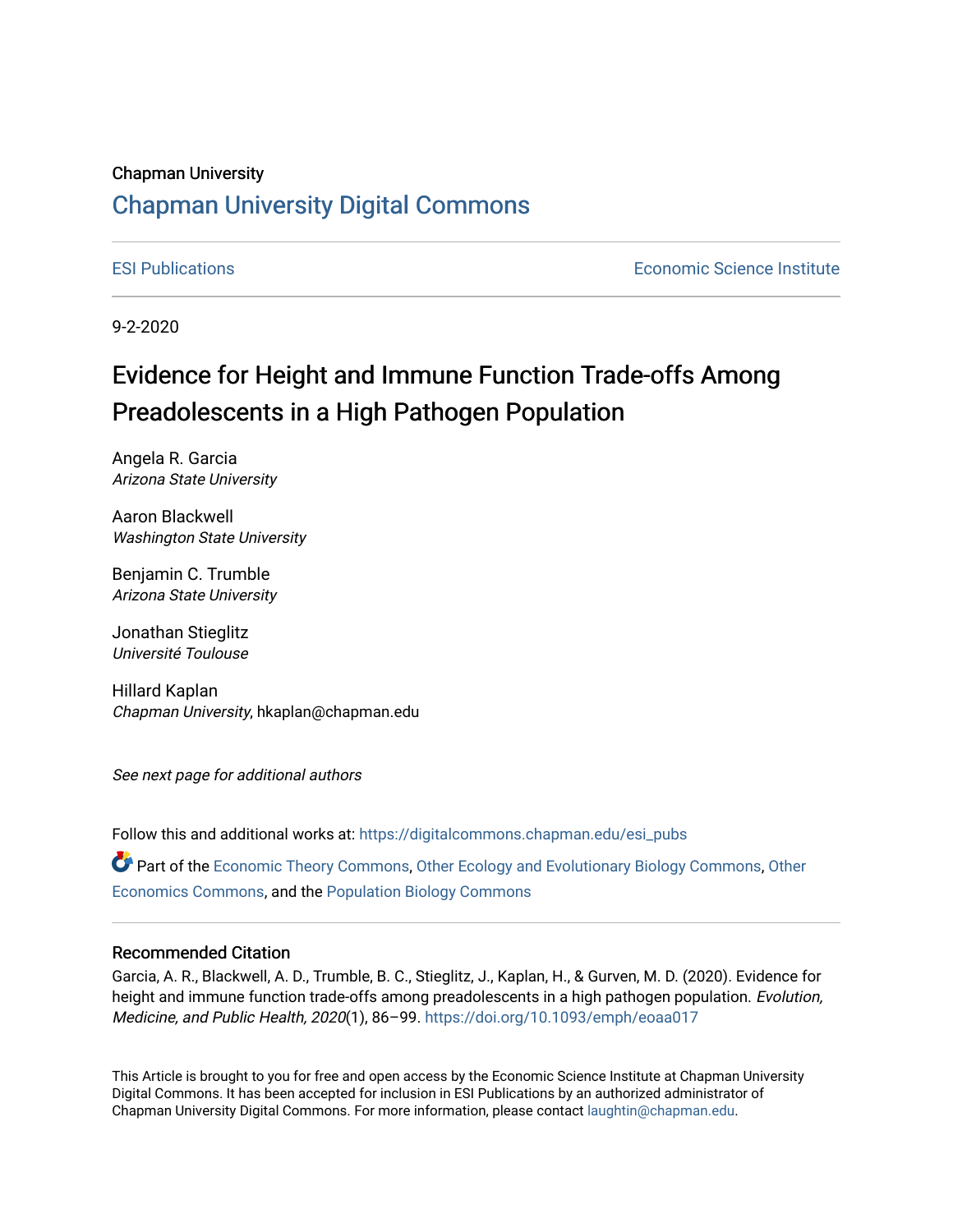## Evidence for Height and Immune Function Trade-offs Among Preadolescents in a High Pathogen Population

### **Comments**

This article was originally published in Evolution, Medicine, and Public Health, volume 2020, issue 1, in 2020. <https://doi.org/10.1093/emph/eoaa017>

#### Creative Commons License



This work is licensed under a [Creative Commons Attribution 4.0 License](https://creativecommons.org/licenses/by/4.0/).

Copyright The authors

#### Authors

Angela R. Garcia, Aaron Blackwell, Benjamin C. Trumble, Jonathan Stieglitz, Hillard Kaplan, and Michael Gurven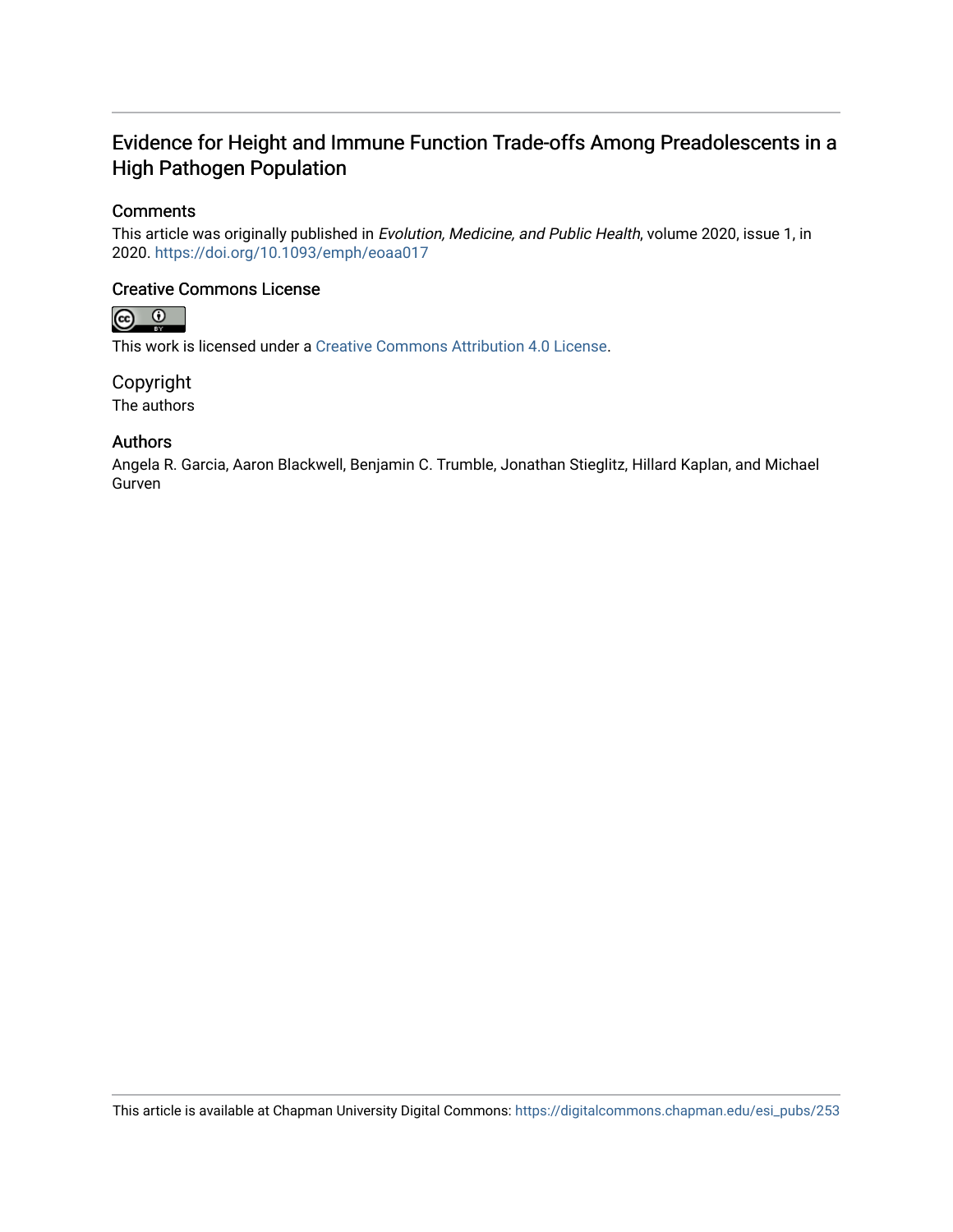

**ORIGINAL** RESEARCH ARTICLE

# Evidence for height and immune function trade-offs among preadolescents in a high pathogen population

Angela R. Garcia 1,2,\*, Aaron D. Blackwell <sup>3</sup> , Benjamin C. Trumble 1,4, Jonathan Stieglitz $^{5,6}$ , Hillard Kaplan $^7$  and Michael D. Gurven $^8$ 

<sup>1</sup>Center for Evolution and Medicine, Arizona State University, 427 E Tyler Mall, Tempe, AZ 85281, USA; <sup>2</sup>School of Life Sciences, Arizona State University, 427 E Tyler Mall, Tempe, AZ 85281, USA; <sup>3</sup>Department of Anthropology, Washington State University, Pullman, WA 99163, USA; <sup>4</sup>School of Human Evolution and Social Change, Arizona State University, 900 Cady Mall, Tempe, AZ 85281, USA; <sup>5</sup>Université Toulouse 1 Capitole, espanade de l'Université 21, Allée de Brienne, Toulouse Cedex 06 31080, France; <sup>6</sup>Institute for Advanced Study in Toulouse, espanade de l'Université 21, Allée de Brienne, Toulouse Cedex 06 31080, France; <sup>7</sup>Economic Science Institute, Chapman University, One University Drive, Orange, CA 92866, USA and <sup>8</sup>Department of Anthropology, University of California, Santa Barbara, CA 93106, USA

\*Corresponding author. School of Life Sciences, Arizona State University, 427 E Tyler Mall, Tempe, AZ 85281, USA. Tel: þ1-248-830-2030; E-mail: Angela.Garcia.2@asu.edu

Received 22 November 2019; Editorial decision 24 may 2020; revised version accepted 26 May 2020

#### ABSTRACT

Background: In an energy-limited environment, caloric investments in one characteristic should tradeoff with investments in other characteristics. In high pathogen ecologies, biasing energy allocation towards immune function over growth would be predicted, given strong selective pressures against early-life mortality.

Methodology: In the present study, we use flow cytometry to examine trade-offs between adaptive immune function (T cell subsets, B cells), innate immune function (natural killer cells), adaptive to innate ratio and height-for-age z scores (HAZ) among young children ( $N = 344$ ; aged 2 months–8 years) in the Bolivian Amazon, using maternal BMI and child weight-for-height z scores (WHZ) as proxies for energetic status.

Results: Markers of adaptive immune function negatively associate with child HAZ, a pattern most significant in preadolescents  $(3 + years)$ . In children under three, maternal BMI appears to buffer immune and HAZ associations, while child energetic status (WHZ) moderates relationships in an unexpected direction: HAZ and immune associations are greater in preadolescents with higher WHZ. Children with low WHZ maintain similar levels of adaptive immune function, but are shorter compared to high WHZ peers.

Conclusions: Reduced investment in growth in favor of immunity may be necessary for survival in high pathogen contexts, even under energetic constraints. Further, genetic and environmental factors are important considerations for understanding variation in height within this population. These findings

V<sup>C</sup> The Author(s) 2020. Published by Oxford University Press on behalf of the Foundation for Evolution, Medicine, and Public Health. This is an Open Access article distributed under the terms of the Creative Commons Attribution License (http://creativecommons.org/licenses/by/4.0/), which permits unrestricted reuse, distribution, and reproduction in any medium, provided the original work is properly cited.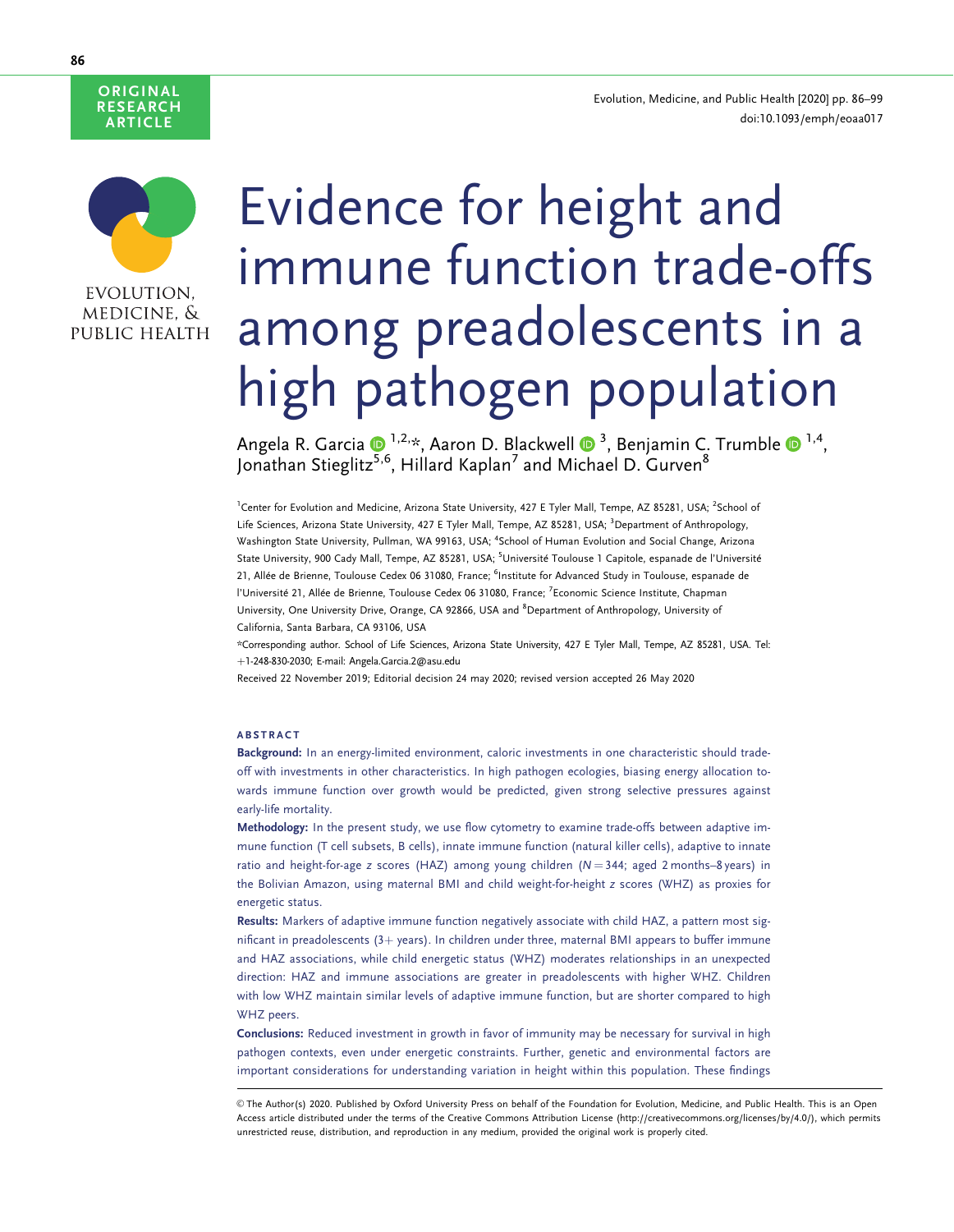<span id="page-3-0"></span>prompt consideration of whether there may be a threshold of investment into adaptive immunity required for survival in high pathogen environments, and thus question the universal relevance of height as a marker of health.

Lay Summary: Adaptive immune function is negatively associated with child height in this high pathogen environment. Further, low weight-for-height children are shorter but maintain similar immune levels. Findings question the relevance of height as a universal health marker, given that costs and benefits of height versus immunity may be calibrated to local ecology.

KEYWORDS: life history theory; developmental plasticity; ecological immunology; Tsimane

#### 1. BACKGROUND AND OBJECTIVES

Energy available to organisms is limited and allocated to competing physiological demands in ways that optimize biological fitness. All else equal, energetic investment in one characteristic should trade-off with investment in other characteristics [\[1](#page-14-0)–[3\]](#page-14-0). Natural selection can produce adaptations for managing tradeoffs in species-typical ways, but it can also select for norms of reaction that manage allocations to fit local ecological contexts through developmental plasticity, allowing individuals to better approach the 'optimal' energy allocation strategy for a particular environment [[4](#page-14-0)]. For example, given the strong selective pressure against infant mortality, early investment in immune function should be prioritized despite consequences for competing energetic requirements, like growth. This may be particularly salient in a high pathogen environment, where investment in the adaptive arm of the immune system, which confers long-lasting specific immunity, would be critical for surviving this early period [\[5](#page-14-0)].

Growth and immune trade-offs have been studied in humans and across vertebrate taxa [[6\]](#page-14-0). In humans, numerous studies have shown that chronic immune activation [\[7](#page-14-0), [8\]](#page-14-0), and overall pathogen burden are associated with growth stunting [\[9](#page-14-0), [10\]](#page-14-0). At young ages, while there may be early developmental origins of growth–immune associations, these relationships are often complex, and may be convoluted by changes occurring across multiple landscapes (e.g. maturational tempo, pathogen exposure, physical activity and diet) within a relatively narrow window of time. For example, in studies of infants in the Gambia [[11](#page-14-0)] and Northern Kenya [[12](#page-14-0)], researchers found that evidence of immune activation, as measured by (1) intestinal permeability and mucosal enteropathy and (2) immunoglobulin A (salivary), respectively, showed impaired growth, and that levels of immunoglobulins A, G and M rapidly increased with age [\[11\]](#page-14-0). Panter– Brick and colleagues similarly documented an age-related increase in IgG levels in a group of Nepali infants ( $n = 86$ ), which varied by socioeconomic status, and was associated with lower weight-for-age [\[13\]](#page-14-0). However, the authors also found that mucosal damage, which was associated with impaired growth in height, was most severe among middle-class children, leading to the conclusion that nutritional constraints may mask or confound relationships between immune function and linear growth.

To date, many of the relevant studies have utilized either generalized markers of inflammation, or measures of immunoglobulins, and none that we are aware of include direct measurements of the leukocytes responsible for long-term adaptive immune function, including naïve and memory T cells and B cells. Numerous questions remain about how different aspects of immune function and activation relate to growth, whether these represent short- or long-term accommodations, and how factors like how nutritional environment, or energy availability, buffer or exacerbate these effects. Growth–immune trade-offs might represent short-term accommodations to temporary resource shortages, or longer-term phenotypic adjustments to expected future conditions [[14](#page-14-0)]. In the short term, in addition to the direct costs of immune activation, anorexia associated with sickness behavior or gastrointestinal distress may cause sick children to eat less and absorb less nutrients [\[15\]](#page-14-0), reducing energy available for growth. Particularly when intake is limited, fat stores may represent critical energy reserves upon which the body draws to fuel metabolic processes associated with growth and immune responses to infectious disease [\[16,](#page-14-0) [17](#page-14-0)]. Having larger energy intake or energy stores may allow for greater investment across multiple traits simultaneously. As a consequence, at the individual level there may be positive covariation among life history traits in individuals with ample resources [\[18\]](#page-14-0). In contrast to these short-term accommodations, long-term adjustments in expectation of future trade-offs may play out quite differently. For example, if short-term immune activation serves as a cue to future energy needs, we might expect individuals to shift energy into immune function and away from height, even in the absence of immediate energy shortages. We might also expect that short-term immune activation could lead to increases in energy storage, and therefore future fat accumulation [[10](#page-14-0)].

One way to address the question of short- versus long-term accommodations and trade-offs is to examine multiple aspects of immunity that represent both short-term responses and long-term investments. Previous studies have found that different immune markers associate with growth on different time-scales. For example, Urlacher et al. [[10](#page-14-0)] found that a marker of acute inflammation associated with growth over one week, and was mediated by fat reserves, while immunoglobulin levels were associated with growth over months, and with overall height-for-age z scores (HAZ).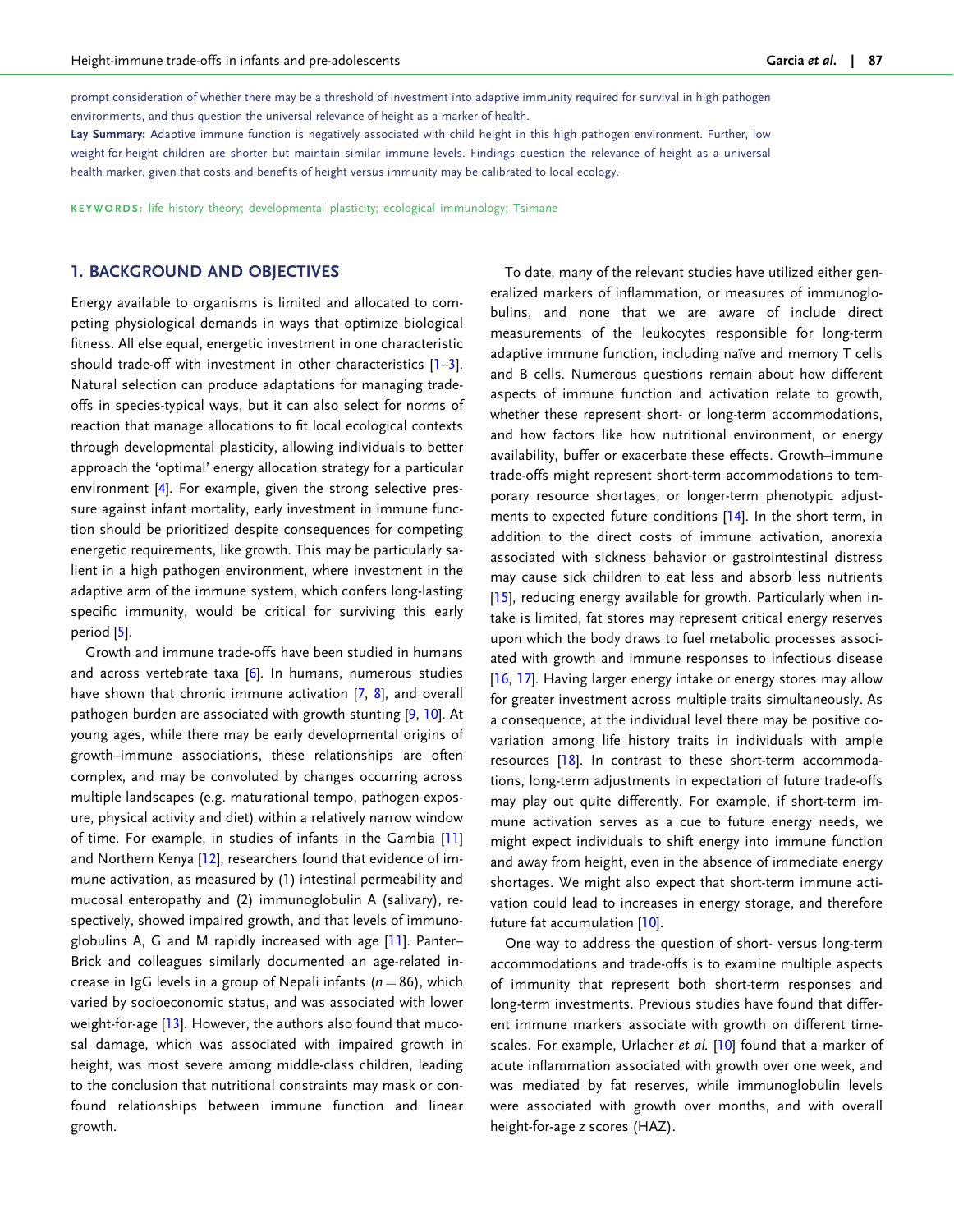<span id="page-4-0"></span>Here, we take a similar approach in examining both innate and adaptive markers. However, in contrast to past studies, we use flow cytometry to directly characterize leukocyte populations, the cells responsible for antibody production and cellular responses. This characterization includes both cells indicative of past exposures (non-naïve cells) and cells that represent immunological resources which have not yet been activated (naïve cells). In this article, we: (i) measure multiple immune markers in peripheral leukocytes (i.e.  $CD4+/CD8+$ , naïve and non-naïve and total T cells, B cells and natural killer (NK) cells) that characterize specific components of both adaptive and innate immune function and (ii) examine whether maternal or child energetic status, as measured through weight-for-height (WHZ) (child) and body-mass-index (mother), influence potential trade-offs between the child's immune function and height (HAZ).

#### 1.1 Measuring immune function in relation to growth– immune trade-offs

The human immune system is composed of innate and adaptive arms, which differ in their time-variant costs, time to reactivity and precision  $[19]$ . The arms of the immune system operate in an integrated way and in coordination with other organ systems (e.g. endocrine), with adaptive immune function in large part serving as an extension of, and directed by, the innate arm of the immune system [[20](#page-14-0), [21](#page-14-0)]. Innate immune functions are the body's first-line non-specific defense mechanisms which are activated immediately upon encountering a foreign pathogen. Because they are generally applicable and immediately available, in many senses the costs of innate immunity may be seen as low, but innate responses also ultimately cause more collateral damage to surrounding cells and tissue, leading to faster rates of senescence [[22–24\]](#page-14-0). By comparison, sloweracting adaptive immune responses require higher initial investment into the physiological mechanisms and systems that support them, including the production, selection and maintenance of pools of diverse B- and T-cell variants, many of which may never encounter a matching antigen and thus never be used [\[25,](#page-14-0) [26\]](#page-15-0). However, responses of the adaptive immune system are highly specialized, and usually cause little collateral damage. The adaptive immune system is also increasingly being recognized for its importance in immunological repair of cells and tissues [[27](#page-15-0)]. The thymus, a major organ of the adaptive immune system, is the primary site of T cell development and maturation [[28](#page-15-0), [29\]](#page-15-0). That functional thymic volume peaks within the first year after birth, suggests this early period is a critical window for investment in adaptive immunity [\[28\]](#page-15-0).

The innate immune response is highly sensitized, and can be hyper-variable across days due to even minor fluctuations in environmental stimuli [[30](#page-15-0)]. This sensitization makes it hard to distinguish acute innate responses to short-term ecological stressors from longer-term calibration of the innate immune system to local ecological context. The relatively slower and less-generalized responses of the adaptive immune system suggest that, in cross-sectional studies, measures of adaptive immune function or the relative balance of adaptive to innate immune function may more reliably reflect the way the immune system is calibrated, and may thus provide a more accurate metric against which traits like growth may trade-off against.

#### Box 1. Components of the innate and adaptive immune system examined in this study

| Immune arm                   | Main activity                                                                                                        | Main target                                              |
|------------------------------|----------------------------------------------------------------------------------------------------------------------|----------------------------------------------------------|
| Innate immunity<br>NK cells  | Kill missing-self or<br>antigen-presenting<br>cells                                                                  | Viral; cell-<br>mediated                                 |
| Adaptive immunity<br>T cells |                                                                                                                      |                                                          |
| $CD4+$ (help-<br>$er T$ )    | Secrete cytokines and<br>function to stimulate<br>differentiation and<br>proliferation of nu-<br>merous immune cells | Aid in both<br>cell-mediated<br>and humoral<br>processes |
| $CD8+$ (cyto-<br>toxic T)    | Kill antigen-present-<br>ing cells                                                                                   | Tumor and vir-<br>ally-infected;<br>cell-mediated        |
| Naïve cells                  | Un-activated $CD4+$<br>or CD8+; have not<br>yet encountered cog-<br>nate antigen                                     | Dependent on<br>cell type                                |
| Non-naive cells              | Activated CD4+ or<br>CD8+; antigen-<br>specific; long-lived                                                          | Dependent on<br>cell type                                |
| <b>B</b> cells               | Antibody production                                                                                                  | Humoral                                                  |

#### 1.2 Hypothesis and predictions

Immuno-development early in life is in competition with growth, given that both require substantial energetic investment. We hypothesize that in high pathogen environments, where the cost of inadequate immune function is likely higher than smaller stature, we should see trade-offs between these life history features, and these trade-offs may be buffered by adequate resources. Specifically, we hypothesize that markers of adaptive immune function will trade-off against height, visible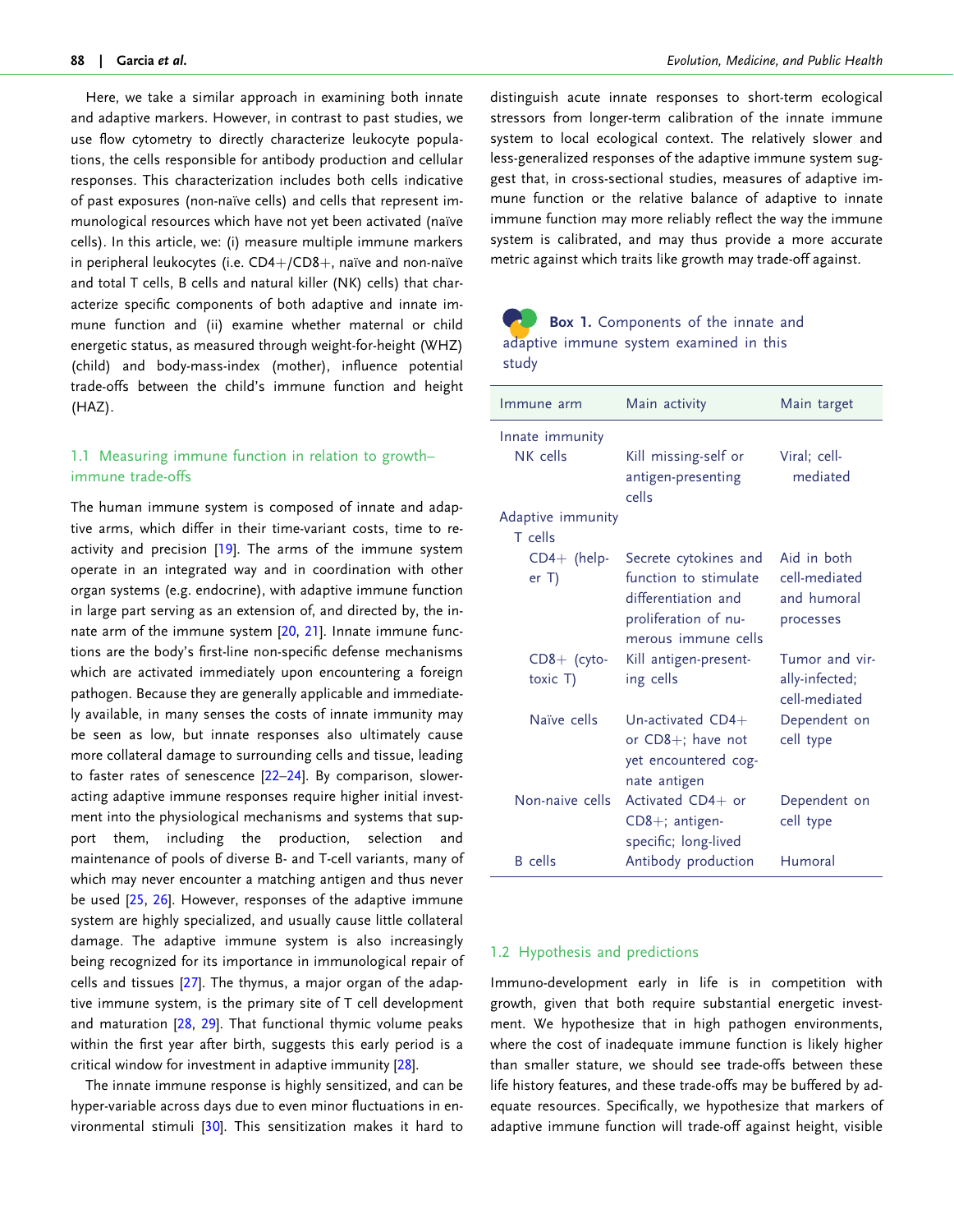<span id="page-5-0"></span>in this window of somatic and immunologic development, and that this trade-off will be moderated by energy availability. Data from the Tsimane, an energy-limited subsistence population in lowland Bolivia facing high pathogen loads [\[31](#page-15-0)], will be used to test the predictions that (P1) adaptive immune cell counts will be inversely associated with child HAZ. Furthermore, using the relative balance of investment into adaptive cellular immunity (i.e. B and T cell counts) to innate cellular immunity (i.e. NK cell counts) as a proxy for longer-term investment in costlier immune responses, we predict that (P2) a higher ratio of adaptive to innate immunity will associate with shorter stature. Finally, we predict that (P3) energetic status (proxied by child WHZ and maternal body mass index) will moderate associations between height and immune function, such that children with higher energetic status will be buffered and show a weaker trade-off (i.e. show weaker associations) between adaptive immune markers and height.

#### 2. METHODOLOGY

#### 2.1 Study population and data collection

2.1.1 The Tsimane of Bolivia. The Tsimane are foragerhorticulturalists (population  $\sim$ 16 000) that live in the Beni Department of Bolivia, in the lowlands comprising the Amazon basin. Tsimane inhabit over 90 villages, most of which do not have access to electricity, running water or comprehensive waste management [\[32,](#page-15-0) [33](#page-15-0)]. Their diet is relatively lean, as they subsist mainly on plantains, rice, sweet manioc and corn from slash-and-burn horticulture, fish and wild game, occasionally supplemented by market goods such as refined sugar, salt and cooking oil [\[32,](#page-15-0) [34\]](#page-15-0). Despite evidence of child and adult stunting, wasting is uncommon; mean adult BMI is 23.6 for both sexes [[31](#page-15-0), [35](#page-15-0)]. From an early age, children are exposed to an array of pathogens, and parasitic infections among the Tsimane are common [\[36\]](#page-15-0). About half of Tsimane men and women have anemia, with children and adolescents showing the highest risk (56% for girls, 63% for boys) [[37](#page-15-0)].

Given the high transmission rate of multiple pathogens in the Tsimane environment, investment in immune defenses is also high, with children exhibiting a concomitant early peak in humoral response (e.g. immunoglobulin-E, IgE) associated with helminthic infection compared to populations with lower transmission rates [\[36\]](#page-15-0). In general, Tsimane have higher levels of numerous immune components, including white blood cells (WBCs), erythrocyte sedimentation rate, B cells and NK cells than do Americans at all ages [\[31\]](#page-15-0). On average, 16% of WBCs are eosinophils, consistent with high levels of parasitic infection, as compared with a US reference range <5%, with approximately 85.9% of the population in eosinophilia by US standards [[38](#page-15-0)]. Antibodies related to infection are also high among

Tsimane: immunoglobulin-G (IgG) levels are about twice as high, and IgE is about 100 times higher than mean US levels [\[36\]](#page-15-0).

2.1.2 participants. Data for this study were collected as part of the Tsimane Health and Life History Project (THLHP), a longitudinal study of health and aging that began in 2002 [\[32\]](#page-15-0). The sample includes 344 children aged 2 months–8 years (55% female, median age 5 years) from 28 villages (see Table 1 for descriptive statistics). Participants were seen in the stationary THLHP clinic in San Borja (the closest market town to sampled villages), accompanied by a parent between mid-March and early July of 2011, whereupon participants were seen by THLHP physicians and given routine physical exams, which included patient history, symptom investigation, demographic and anthropometric information. A blood sample was taken as a part of this visit, a portion of which was used for assessing immune function.

The study was approved by the Tsimane Government (Gran Consejo Tsimane) and village leaders. Study protocols were approved by the Tsimane Government and IRBs at the

Variables Sample  $(N = 344)$ 

#### Table 1. Descriptive statistics

NK cell count  $(x10^3)$ 

per  $\mu$ )

|                                             | Mean (SD)  | Range                    |
|---------------------------------------------|------------|--------------------------|
| Sex (% female)                              | 55         |                          |
| Age (years)                                 | 4.71(2.2)  | $0.15 - 8.07$            |
| Child's BMI ( $\text{kg/m}^2$ )             | 16.18(1.4) | 11.19-23.11              |
| Mother's height (cm)                        |            | 150.62 (4.2) 140.7-165.0 |
| Mother's BMI ( $\text{kg/m}^2$ )            | 25.00(3.5) | 17.89-39.16              |
| Respiratory infection (%<br>infected)       | 47.8       |                          |
| Parasite analyses ( $n = 246$ )             |            |                          |
| Helminthic parasites (%<br>infected)        | 56.6       |                          |
| Protozoal parasites (%<br>infected)         | 29.2       |                          |
| Leukocytes $(\times 10^3$ per µl)           | 11.98(4.3) | $4.30 - 33.60$           |
| T cell count $(\times 10^3$ per µl)         | 3.07(1.5)  | $0.74 - 11.07$           |
| Naïve T cell count $(x10^3)$<br>per $\mu$ . | 2.27(1.3)  | $0.38 - 8.51$            |
| CD4+ cell count $(x10^3$ per<br>$\mu$ l)    | 1.85(1.0)  | $0.40 - 6.17$            |
| CD8+ cell count $(x10^3$ per<br>$\mu$ l)    | 1.22(0.7)  | $0.10 - 5.61$            |
| B cell count $(\times 10^3$ per µl)         | 1.28(0.8)  | $0.22 - 6.91$            |

0.42 (0.3) 0.06–2.50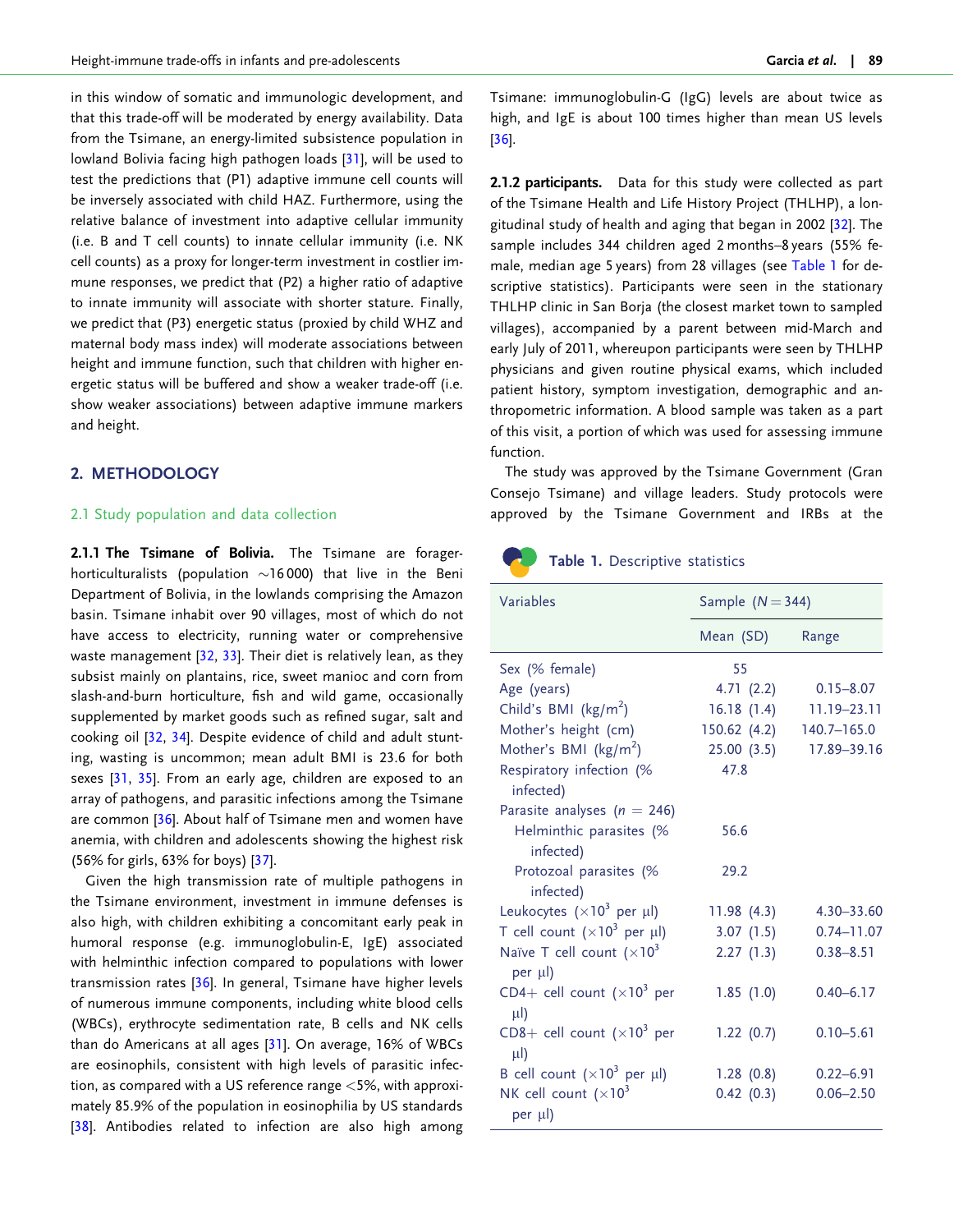<span id="page-6-0"></span>University of California, Santa Barbara (#12-496) and the University of New Mexico (#07-157). Adult participants provided informed consent for their own and their children's participation. Children age six and older also provided verbal assent.

2.1.3 Anthropometric and biomarker collection. Infant and child height (or length) were measured by trained Tsimane research assistants using a portable Seca infantometer or stadiometer (Hamburg, Germany). For the purposes of analysis, length and height were treated interchangeably. Weight was measured using a Tanita digital scale to the closest tenth of a kilogram. If infants were too small to stand on the scale, their weight was calculated by subtracting the weight of the mother from the combined weight of the mother holding her infant. Maternal height and weight measures were collected using the same instruments as used for the child, either at the same visit, or within 30 days of the child's visit. Tsimane-specific z-scores for HAZ, child WHZ and maternal BMI-for-age (BMIZ) were calculated using the open-source R package localGrowth ([https://](https://github.com/adblackwell/localgrowth) [github.com/adblackwell/localgrowth\)](https://github.com/adblackwell/localgrowth), which utilizes growth curves from [[39](#page-15-0)]. These growth references better describe intrapopulation comparison by using locally-relevant growth trajectories [\[39\]](#page-15-0). Child WHZ and maternal BMIZ (in models for children under 3 years) were used as markers of energetic status, to model the effects of interactions between child energetic status and immune function on child HAZ. To determine the child's age, exact birthdates were verified by the mother or pulled from longitudinal THLHP medical records.

#### 2.1.3.1 Biomarker collection

Blood was collected by a certified Bolivian biochemist into a heparin-coated vacutainer by venipuncture for children 2 years and older, and by capillary heel or finger prick for infants under 2 years of age [[31\]](#page-15-0). Total WBC and hemoglobin were measured using a QBC Autoread Plus dry hematology system (QBC Diagnostics) directly after blood draw. Flow cytometry was performed in the THLHP clinic in San Borja on fresh heparinized blood within six hours of the blood draw in order to quantify lymphocyte subsets into helper T cell (CD4+CD8-), cytotoxic T cells (CD8+CD4-), NK cells (CD56+CD8-CD4-) and B cells (CD19+) using an Accuri C6 Flow Cytometer (BC Accuri Cytometers). T cells were further classified as naïve (CD45RA+) or non-naïve (CD45RA-). Absolute counts were calculated by multiplying the relative percentages determined by flow cytometer by the total lymphocyte count obtained from the QBC Autoread Plus. For full description of gat-ing and antibodies used [\[31](#page-15-0)].

#### 2.1.3.2 Parasite analyses

Fecal samples were analyzed for the presence of helminth eggs and larvae by direct identification on wet mounts or by a

modified Percoll method [\[9,](#page-14-0) [40](#page-15-0)]. Parasite infection was recorded as presence or absence of each species, and is based on a single fecal sample, collected and analyzed at the health clinic within one day of blood collection.

#### 2.2 Statistical analysis

Mixed effects models fit with restricted (residual) maximum likelihood (REML), from the R package lme4, were used to evaluate relationships between markers of immune function and child HAZ. Maternal ID was included as a random effect, as a means to parse contribution of potential genetic clustering or clustering due to immediate environment (e.g. shared household) from individual-level factors that contribute to overall variation in HAZ [\[41](#page-15-0)]. Effects of community-level clustering were also considered, and initial models included community ID as a random effect. However, since the inclusion of community ID did not substantially improve fit for any model, it was not included in final analyses. Height z-scores for mothers are also included in models, for additional adjustment for potential heritable variation in height. To adjust for variation in immune function based on current infection and associated immune activation, we include covariates for respiratory illness and residual WBC counts. Additional models were ran using the subset of the sample for whom fecal parasite data were available (72% of sample), which include covariates for current protozoal and helminthic infections assessed from fecal samples. For each model, residual WBC count is WBC count minus the portion of cells that were being used as the main independent variable of interest (e.g. in a model testing the association between total T cell count and height, residual WBC  $=$  total  $WBC - T$  cell count). This adjustment is necessary to minimize collinearity. To measure relative investment in adaptive relative to innate immunity, we calculate a ratio of adaptive (B and T) cells to innate (NK) cells. Due to skewed distributions, all immune cell counts are log-transformed and standardized (z-scored) before inclusion in regression models. All analyses were performed using R statistical software version 3.4.2 [\[43](#page-15-0)]. All models adjust for age and sex. All results are reported as standardized betas unless otherwise noted. Both marginal and conditional R-squared values are included in tables for linear mixed effects model results. While marginal R-squared reflects the variance explained only by model fixed effects, the conditional R-squared is interpreted to reflect variance explained by both fixed and random effects (see Ref. [\[42\]](#page-15-0) for discussion of limitations on the use of these R-squared estimates in mixed effects models).

#### 3. RESULTS

Children in this study ranged from 2 months to 8 years of age (mean: 4.7 years, SD: 2.2) and 55% were female. Overall, 72% of participants were screened for parasites. Of this sample, 57% of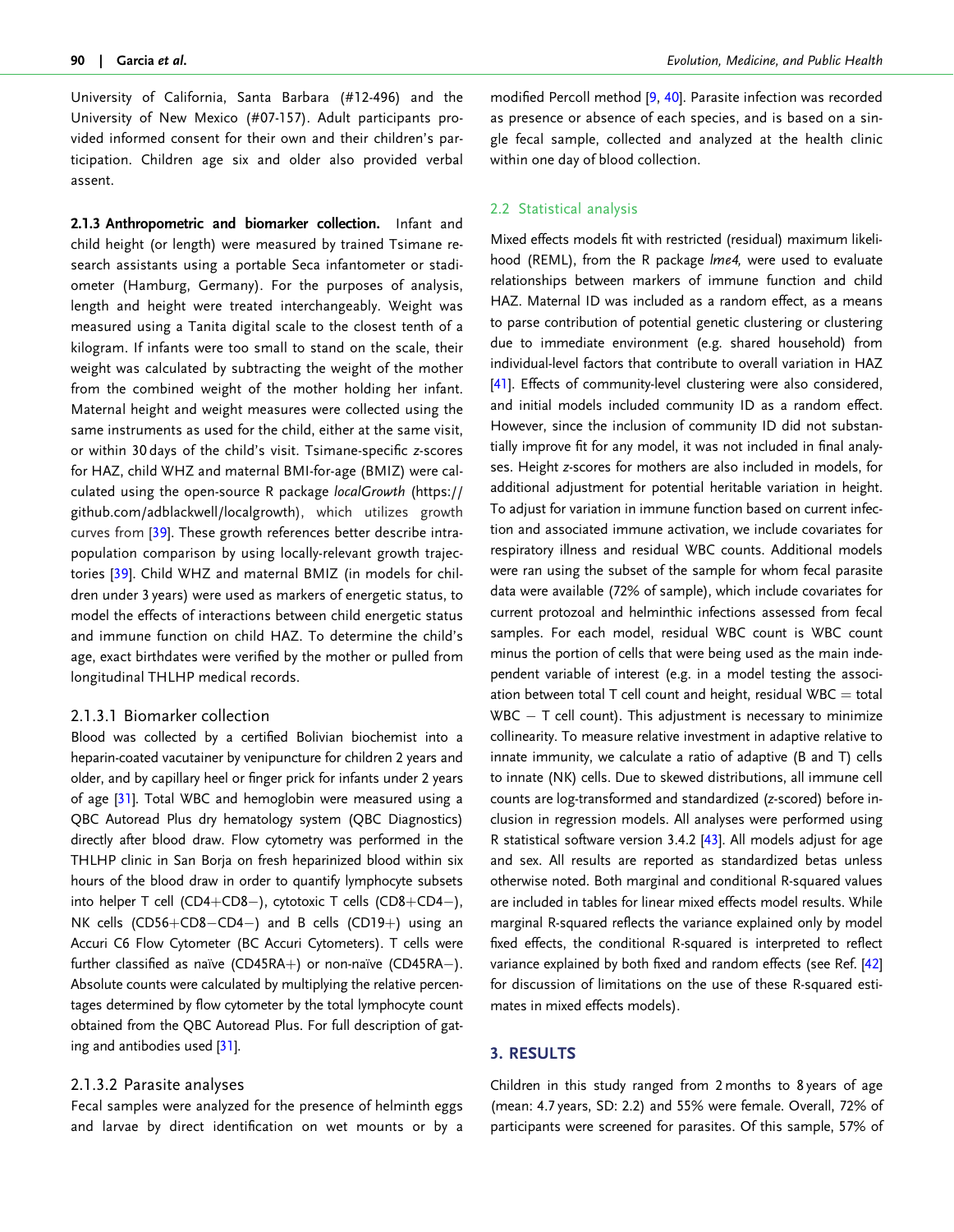children were infected with at least one species of parasite, with 25.3% having coinfections with more than one species. The most common infections were helminths, with hookworm (Ancylostoma duodenale or Necator americanus, prevalence 50.6%) being most common, followed by roundworm (Ascaris lumbricoides, 16.1%), threadworm (Strongyloides stercoralis, 7.7%) and whipworm (Trichuris sp., 2.3%). Protozoan infections were also common, including Giardia lamblia (24.1%) and Entamoeba histolytica (8.4%); further, 47.8% of children were diagnosed as having a current respiratory condition. Using WHO criteria for age-specific anemia cutoffs, 45.7% of children also had at least mild anemia (<11 mg/dl of hemoglobin in children under age 5, and <11.5 mg/dl for children aged 5–11 years).

#### 3.1 Age-related changes in lymphocyte subsets

We first examined overall differences in lymphocyte subsets by age, adjusting for sex and current infections, fit with smoothed loess curves based on generalized linear models (Fig. 1). Total T cells ( $\beta = -294.89$  cells/ $\mu$ l of blood/year, P < 0.001) and all subsets (naïve:  $\beta = -264.94$ ,  $P < 0.001$ ; non-naïve:  $\beta = -29.96$ ,  $P < 0.01$ ; CD4<sup>+</sup>:  $\beta = -191.73$ ,  $P < 0.001$ ; CD8<sup>+</sup>:  $\beta = -103.19$ ,  $P < 0.001$ ) and B cells ( $\beta = -145.85$ ,  $P < 0.001$ ) significantly decline with age. Conversely, NK cells increase with age ( $\beta =$ 30.85,  $P < 0.001$ ).

#### 3.2 Associations between adaptive immune function and child height

Mixed effects linear regression models are used to evaluate relationships between child HAZ and markers of immune function, with a random effect for mother's ID ([Fig. 2](#page-8-0) and [Table 2\)](#page-9-0). HAZ is consistently negatively associated with adaptive immune cell counts after adjusting for age, sex, mother's height, residual WBC and current respiratory illness. Higher HAZ children have lower overall T cells ( $\beta = -0.37$ , P = 0.001), including both naïve ( $\beta = -0.15$ , P = 0.009) and non-naïve ( $\beta = -0.16$ , P = 0.001) T cell counts, CD4+ ( $\beta$  = -0.33, P = 0.002) and CD8+ ( $\beta$  = -0.27, P = 0.006) subsets ([Fig. 2](#page-8-0): Models 1–5) and lower B cell counts ( $\beta = -0.25$ , P = 0.03; Model 6). There is no association between innate (i.e. NK) cell counts and height ( $\beta$  $= -0.05$ , P  $= 0.48$ ; Model 7). Further, a higher ratio of adaptive to innate immune cells is not associated with child height  $(\beta = -0.05, P = 0.35)$  [\(Fig. 2:](#page-8-0) Model 8). Including maternal ID significantly increased model fit across all models [\(Table 2](#page-9-0)), suggesting that genetic and/or shared environmental factors influence variation in child HAZ.



Figure 1. (a-g) Total T cells, including naïve and non-naïve, CD4 and CD8 subsets and B cells, significantly decline with age, while NK cells do not. The trendlines are loess fit (span  $= 0.75$ )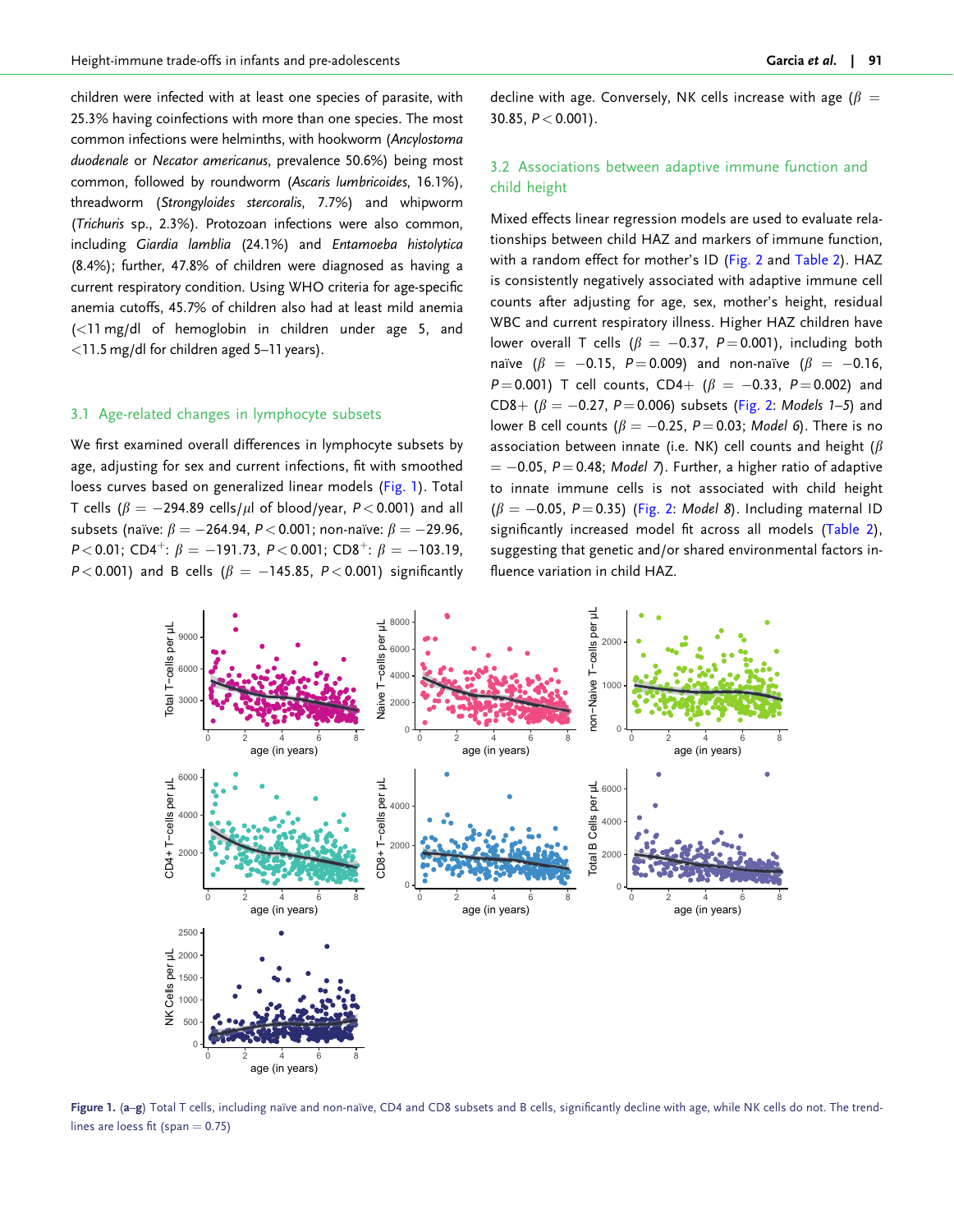<span id="page-8-0"></span>

Figure 2. Trade-offs between child height and adaptive immunity. This figure compares parameter estimates of associations between measures of adaptive immunity and child height across all adaptive immune models from [Table 2](#page-9-0). All immune markers were logged and standardized before analysis; A:I ratio is the ratio of adaptive to innate immune cells, logged and standardized for analysis. Analyses include controls for age, mother's height, sex and WBC (logged and z-scored).  $*P < 0.05$ ;  $*P < 0.01$ ;  $*P < 0.001$ 

#### 3.3 Height and immune associations by age group

Given children younger than 3 years are likely still supplemented both immunologically and energetically by their mothers through breastfeeding, the next set of analyses examines associations between HAZ and immune cell counts including an interaction with age group. For these analyses, children are split into two groups: infants (children 2 months to 3 years;  $n = 82$ ) and preadolescents (children 3–8 years;  $n = 261$ ). There are no significant associations between HAZ and immune cells across cell types in infants ([Table 3\)](#page-10-0). In contrast, for preadolescents, HAZ and total T cells ( $\beta = -0.49$ , P < 0.001), both naïve ( $\beta =$  $-0.20$ , P  $= 0.002$ ) and non-naïve ( $\beta = -0.20$ , P  $< 0.001$ ) T cell counts, CD4+ ( $\beta$  = -0.47, P < 0.001) and CD8+ ( $\beta$  = -0.32,  $P = 0.004$ ) T cell subsets, and B cells ( $\beta = -0.34$ ,  $P = 0.006$ ), but not NK cells ( $\beta = -0.03$ , P = 0.73) or A:I ratio ( $\beta = -0.10$ ,  $P = 0.10$ ) [\(Table 3](#page-10-0)). Because children traverse through numerous developmental phases even between 3 and 8 years of age, we ran additional models which included a finer-grained agecategory variable, splitting children into approximately equally weighted age groups (2 months to 3 years,  $n = 82$ ; 3-5 years,  $n = 91$ ; 5–6.5 years,  $n = 80$ ; 6.5–8 years,  $n = 90$ ), and found that these associations were strongest among the two middle groups (3–5 and 5–6.5 years) ([Supplementary Table S1](https://academic.oup.com/emph/article-lookup/doi/10.1093/emph/eoaa017#supplementary-data)).

#### 3.4 maternal and child energetic status as a moderator of immune-height trade-offs

To test the prediction that having adequate energetic reserves may buffer a trade-off between immune function and growth in the child, we examine the effects of a three-way interaction between each immune marker, child or maternal energetic status and age group on child HAZ. In children under 3 years old, maternal energetic status (maternal BMIZ) moderates the relationship between total T ( $\beta$  = 0.31, P = 0.08) and CD4+ T cell subsets ( $\beta$  = 0.33, P = 0.05), and the A:I ratio ( $\beta$  = 0.19,  $P = 0.04$ ) and height, but does not show any influence on immune cell counts and height relationships in preadolescents [\(Supplementary Table S2](https://academic.oup.com/emph/article-lookup/doi/10.1093/emph/eoaa017#supplementary-data)). In other words, for infants whose mothers have above the mean BMI, there is a positive association between cell count and HAZ, whereas for older children (preadolescents), there remains a negative association between cell count and HAZ, regardless of maternal BMI [\(Supplementary Fig. S1\)](https://academic.oup.com/emph/article-lookup/doi/10.1093/emph/eoaa017#supplementary-data). Alternately, models with child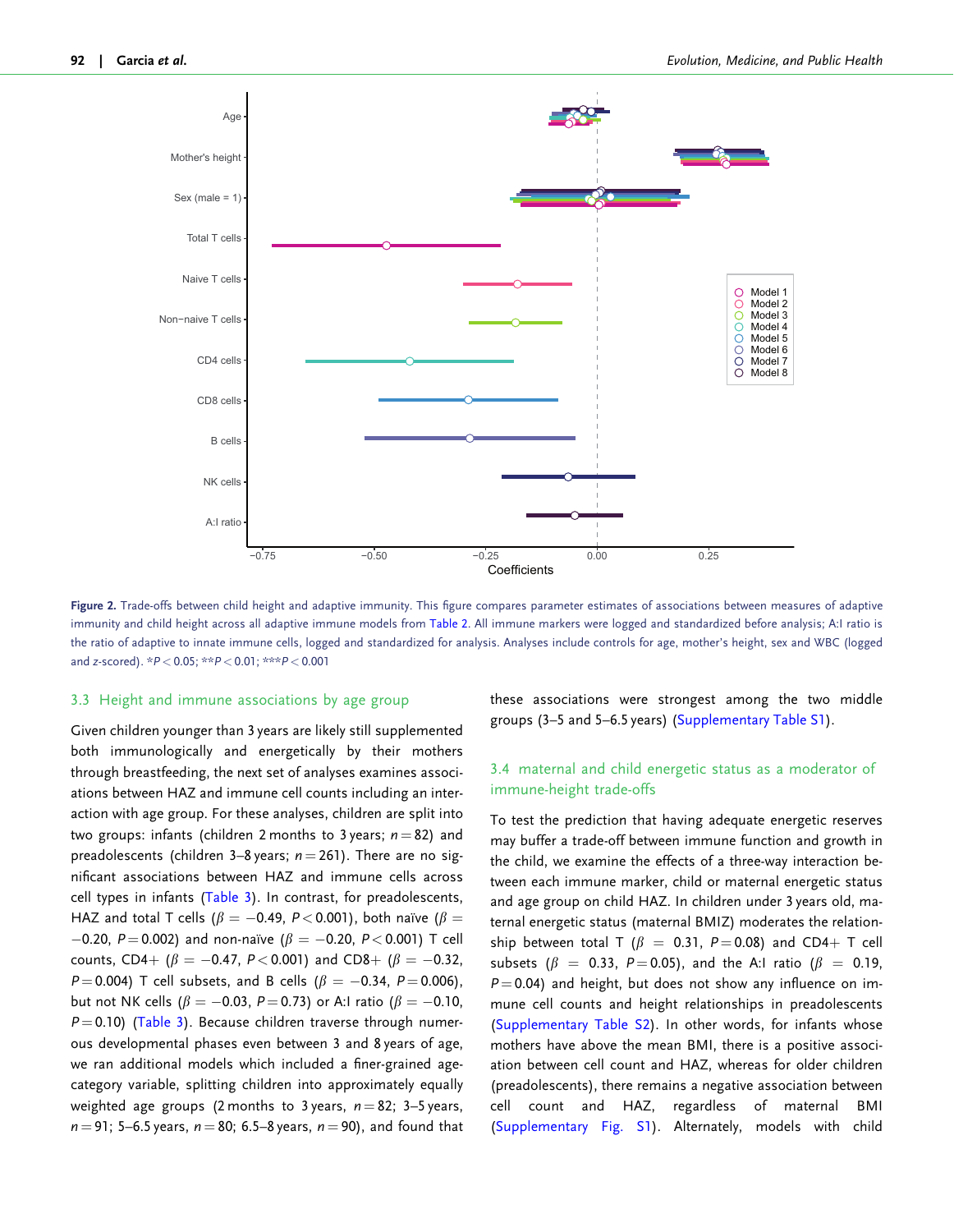<span id="page-9-0"></span>

|                                            | Dependent variable: height (z-scored) |              |            |            |            |                |            |            |
|--------------------------------------------|---------------------------------------|--------------|------------|------------|------------|----------------|------------|------------|
|                                            | Total T                               | <b>Naïve</b> | Non-naïve  | $CD4+$     | $CD8+$     | <b>B</b> cells | NK cells   | A:I ratio  |
| Cell counts <sup>a</sup>                   | $-0.372**$                            | $-0.149**$   | $-0.163**$ | $-0.334**$ | $-0.269**$ | $-0.254*$      | $-0.053$   | $-0.052$   |
|                                            | (0.115)                               | (0.057)      | (0.050)    | (0.107)    | (0.096)    | (0.115)        | (0.076)    | (0.056)    |
| Age(in years)                              | $-0.058*$                             | $-0.053*$    | $-0.032$   | $-0.056*$  | $-0.043$   | $-0.045$       | $-0.008$   | $-0.026$   |
|                                            | (0.025)                               | (0.026)      | (0.022)    | (0.025)    | (0.024)    | (0.026)        | (0.022)    | (0.025)    |
| $Sex(male = 1)$                            | 0.038                                 | 0.043        | 0.016      | 0.018      | 0.060      | 0.024          | 0.030      | 0.036      |
|                                            | (0.093)                               | (0.094)      | (0.093)    | (0.093)    | (0.094)    | (0.094)        | (0.094)    | (0.094)    |
| Mother's heightb                           | $0.294***$                            | $0.291***$   | $0.287***$ | $0.293***$ | $0.287***$ | $0.271***$     | $0.279***$ | $0.273***$ |
|                                            | (0.051)                               | (0.051)      | (0.051)    | (0.051)    | (0.051)    | (0.051)        | (0.051)    | (0.051)    |
| Residual WBC <sup>c</sup>                  | 0.218                                 | 0.181        | 0.207      | 0.214      | 0.163      | 0.169          | 0.017      | $-0.009$   |
|                                            | (0.124)                               | (0.123)      | (0.123)    | (0.124)    | (0.121)    | (0.148)        | (0.137)    | (0.134)    |
| Respiratory <sup>d</sup>                   | $-0.125$                              | $-0.135$     | $-0.099$   | $-0.135$   | $-0.113$   | $-0.101$       | $-0.112$   | $-0.112$   |
|                                            | (0.092)                               | (0.094)      | (0.094)    | (0.092)    | (0.092)    | (0.093)        | (0.093)    | (0.093)    |
| Constant                                   | $-1.572$                              | $-1.251$     | $-1.588$   | $-1.535$   | $-1.156$   | $-1.227$       | 0.004      | 0.267      |
|                                            | (1.076)                               | (1.069)      | (1.078)    | (1.077)    | (1.054)    | (1.321)        | (1.279)    | (0.342)    |
| Observations                               | 344                                   | 343          | 343        | 344        | 344        | 344            | 344        | 344        |
| Log Likelihood                             | $-442.31$                             | $-443.89$    | $-442.22$  | $-442.68$  | $-443.76$  | $-445.12$      | $-447.70$  | $-447.79$  |
| R-squared $(m)^e$                          | 0.13                                  | 0.12         | 0.13       | 0.12       | 0.12       | 0.11           | 0.10       | 0.10       |
| R-squared $(c)$ <sup>t</sup>               | 0.29                                  | 0.28         | 0.29       | 0.29       | 0.28       | 0.27           | 0.26       | 0.26       |
| Akaike Inf. Crit.                          | 902.62                                | 905.77       | 902.44     | 903.37     | 905.53     | 908.24         | 913.40     | 913.58     |
| ANOVA table for random effect: Mother's ID |                                       |              |            |            |            |                |            |            |
| Log likelihood                             | $-445.44$                             | $-447.05$    | $-445.48$  | $-445.71$  | $-446.90$  | $-448.10$      | $-450.8$   | $-450.74$  |
| Akaike Inf. Crit.                          | 906.88                                | 910.10       | 906.95     | 907.42     | 909.80     | 912.21         | 917.6      | 917.48     |
| LRT <sup>g</sup>                           | $6.26*$                               | $6.32*$      | $6.51*$    | $6.05*$    | $6.27*$    | $5.97*$        | $6.20*$    | $5.91*$    |

Table 2. Associations between immune function and child HAZ

Notes: REML regressions modeling associations between immune cell count and child HAZ. <sup>a</sup>All immune measures are logged and standardized, <sup>b</sup>maternal height is z-scored, 'residual WBC is fraction of WBC not included in cell count (e.g. for Mod 1, WBC = total WBC – T cell count), z-scored,  $\frac{d}{dx}$ clinician diagnosed respiratory infection (yes = 1), <sup>e</sup>marginal r-squared represents the variance explained by the fixed effects, <sup>f</sup>conditional r-squared represents the variance explained by both the fixed and random effects, <sup>g</sup>likelihood ratio test statistic.<br>\*P < 0.05; \*\*P < 0.01; \*\*\*P < 0.001  $P < 0.05$ ; \*\* $P < 0.01$ ; \*\*\* $P < 0.001$ .

energetic status, measured by the child's WHZ, show a different pattern. For preadolescents (but not infants), there are interaction effects whereby WHZ status influences associations between height and total T cell ( $\beta = -0.42$ , P < 0.005), naïve ( $\beta =$  $-0.23$ , P  $= 0.001$ ), CD4 + ( $\beta = -0.41$ , P  $= 0.002$ ) and CD8 + cell counts ( $\beta = -0.25$ , P = 0.06) ([Table 4\)](#page-11-0). Contrary to our predictions, the parameter estimates for these interaction terms are negative: children with lower (i.e. below mean) WHZ show a reduced association between adaptive immune function and HAZ compared with high (i.e. above mean) WHZ children ([Fig. 3](#page-12-0): total T cells). In fully adjusted models, high WHZ children are taller for their age compared to low WHZ children  $(\beta = 0.24, P = 0.01;$  [Supplementary Fig. 2\)](https://academic.oup.com/emph/article-lookup/doi/10.1093/emph/eoaa017#supplementary-data), but do not differ across measures of adaptive immune function (total T cells:  $\beta$  $= 0.03$ , P  $= 0.53$ ; naïve:  $\beta = 0.10$ , P  $= 0.28$ ; non-naïve:  $\beta =$  $-0.03$ , P  $= 0.80$ ; CD4:  $\beta = 0.03$ , P  $= 0.58$ ; CD8:  $\beta = 0.01$ ,  $P = 0.86$ ; or B cells:  $\beta = -0.01$ ,  $P = 0.88$ ). Child WHZ does not

directly predict differences in HAZ across any model [\(Supplementary Table S3\)](https://academic.oup.com/emph/article-lookup/doi/10.1093/emph/eoaa017#supplementary-data), and in fact lowers the model fit (measured by R-squared). Again, in all models, mother's height and maternal ID have significant effects on child's HAZ.

#### 3.5 Influence of current parasitic infection on HAZ and immune associations

Though in general, Tsimane children face relatively high exposure to parasites, variation in current infection may influence physiological aspects of any particular child, including immune cell repertoire and energetic status. Further, a child's exposure may also vary based on her/his age and stage of development. As such, we conduct additional analyses on the subset of children in this sample for whom data on current infection was available ( $n = 246$ , 72% of total sample). Models include dichotomous covariates for (presence/absence of) helminthic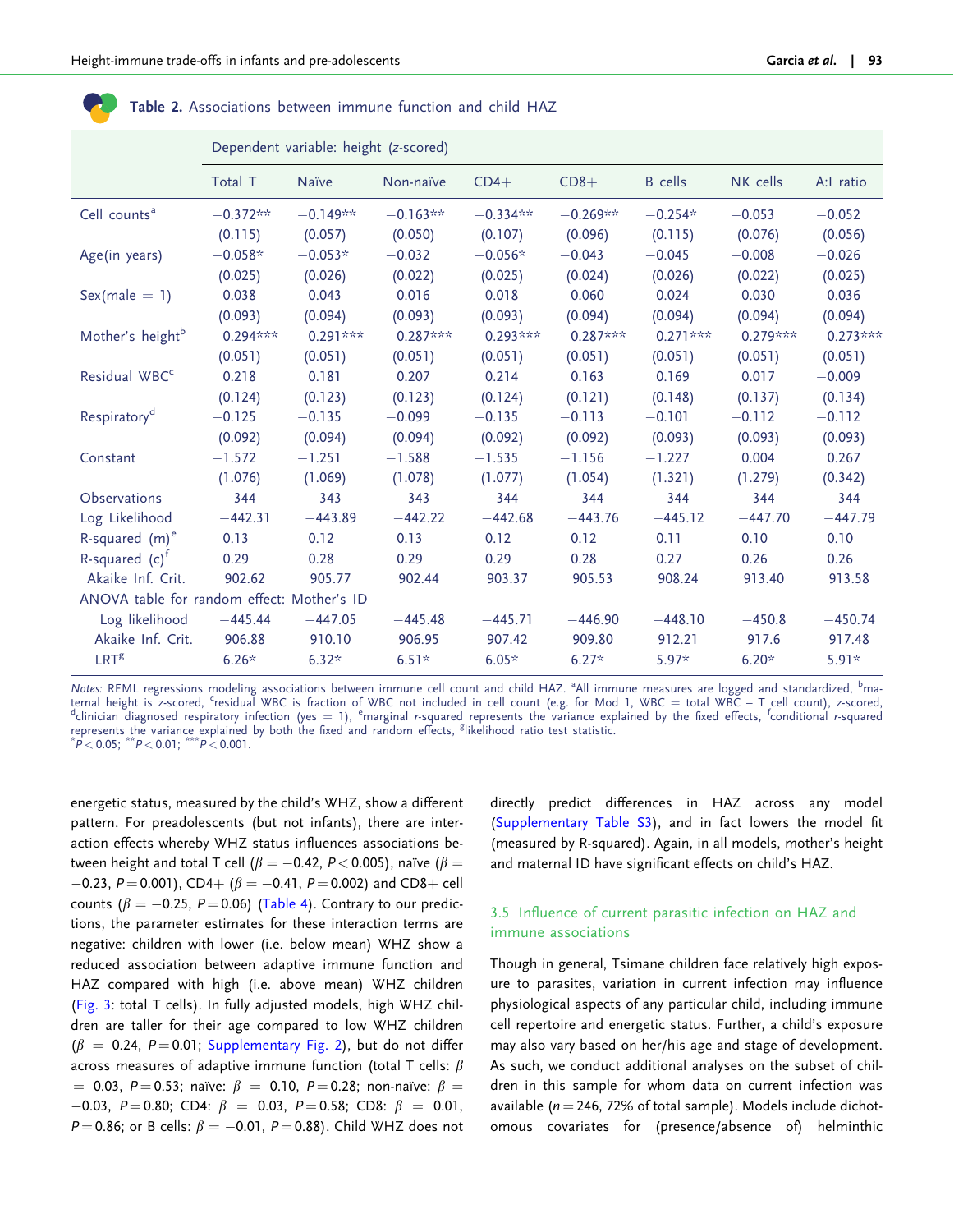<span id="page-10-0"></span>

|                     | Dependent variable: height (z-scored) |              |             |             |            |                |            |            |  |
|---------------------|---------------------------------------|--------------|-------------|-------------|------------|----------------|------------|------------|--|
|                     | Total T                               | <b>Naïve</b> | Non-naïve   | $CD4+$      | $CD8+$     | <b>B</b> cells | NK cells   | A:I ratio  |  |
| Age (in years)      | $-0.048$                              | $-0.041$     | $-0.027$    | $-0.046$    | $-0.038$   | $-0.032$       | $-0.005$   | $-0.009$   |  |
|                     | (0.025)                               | (0.026)      | (0.022)     | (0.025)     | (0.024)    | (0.026)        | (0.023)    | (0.027)    |  |
| Sex (male $= 1$ )   | 0.044                                 | 0.048        | 0.022       | 0.018       | 0.067      | 0.027          | 0.028      | 0.033      |  |
|                     | (0.092)                               | (0.093)      | (0.093)     | (0.092)     | (0.094)    | (0.093)        | (0.094)    | (0.094)    |  |
| Mother's height     | $0.291***$                            | $0.287***$   | $0.286***$  | $0.288***$  | $0.285***$ | $0.273***$     | $0.276***$ | $0.264***$ |  |
|                     | (0.051)                               | (0.052)      | (0.051)     | (0.051)     | (0.051)    | (0.051)        | (0.052)    | (0.051)    |  |
| Residual WBC        | 0.230                                 | 0.191        | 0.201       | 0.237       | 0.159      | 0.149          | 0.024      | 0.001      |  |
|                     | (0.123)                               | (0.123)      | (0.123)     | (0.124)     | (0.121)    | (0.148)        | (0.138)    | (0.134)    |  |
| Respiratory         | $-0.141$                              | $-0.151$     | $-0.109$    | $-0.157$    | $-0.119$   | $-0.110$       | $-0.110$   | $-0.115$   |  |
| $(yes = 1)$         | (0.092)                               | (0.094)      | (0.094)     | (0.092)     | (0.093)    | (0.092)        | (0.093)    | (0.093)    |  |
| Cell count:         | $-0.494***$                           | $-0.199**$   | $-0.202***$ | $-0.470***$ | $-0.323**$ | $-0.339**$     | $-0.030$   | $-0.103$   |  |
| 3 years<br>and over | (0.129)                               | (0.063)      | (0.056)     | (0.120)     | (0.107)    | (0.123)        | (0.085)    | (0.062)    |  |
| Cell count:         | $-0.025$                              | 0.003        | $-0.038$    | 0.045       | $-0.087$   | 0.055          | $-0.134$   | 0.109      |  |
| under<br>3 years    | (0.203)                               | (0.102)      | (0.095)     | (0.189)     | (0.183)    | (0.200)        | (0.149)    | (0.103)    |  |
| Constant            | $-1.749$                              | $-1.423$     | $-1.567$    | $-1.818$    | $-1.159$   | $-1.134$       | $-0.082$   | 0.125      |  |
|                     | (1.073)                               | (1.068)      | (1.076)     | (1.075)     | (1.053)    | (1.317)        | (1.288)    | (0.349)    |  |
| <b>Observations</b> | 344                                   | 343          | 343         | 344         | 344        | 344            | 344        | 344        |  |
| Log Likelihood      | $-440.75$                             | $-443.56$    | $-442.34$   | $-440.43$   | $-443.77$  | $-444.00$      | $-448.38$  | $-447.32$  |  |
| R-squared (m)       | 0.14                                  | 0.12         | 0.13        | 0.14        | 0.12       | 0.12           | 0.10       | 0.11       |  |
| R-squared (c)       | 0.31                                  | 0.30         | 0.30        | 0.31        | 0.29       | 0.28           | 0.26       | 0.27       |  |
| Akaike Inf. Crit.   | 901.49                                | 907.12       | 904.68      | 900.85      | 907.54     | 908.00         | 916.76     | 914.64     |  |

Table 3. Associations between immune function and child HAZ by age group

Notes: REML regressions modeling interaction effects of immune cell count and age on child HAZ. Results are reported as beta coefficient (standard error). Cell counts are logged and z-scored; Mother's height is z-scored; Residual WBC is fraction of WBC not included in cell count (e.g. for Mod 1, WBC = total WBC - T cell count), z-scored. 'Respiratory' is a binary variable (yes = 1) representing current respiratory illness, as diagnosed by a physician at time of visit. R-squared (m) is the marginal r-squared and represents the variance explained by the fixed effects; R-squared is the conditional r-squared and represents the variance explained by both the fixed and random effects.  $*P$  < 0.05;  $*P$  < 0.01;  $*P$  < 0.001.

parasites (hookworm, roundworm, threadworm, whipworm) and protozoal parasites (G. lamblia and E. histolytica). In these models, adjusting for helminthic and protozoal infections strengthens inverse associations between immune cells and HAZ across all cell types, except for the adaptive:innate ratio ([Supplementary Table S4](https://academic.oup.com/emph/article-lookup/doi/10.1093/emph/eoaa017#supplementary-data)). When binned by age group, adjusting for parasitic infections increases the statistical significance of negative associations between all adaptive immune cells and HAZ in preadolescence, and though it increases the effect size across most cell types in infants, none reach statistical significance [\(Supplementary Table S5](https://academic.oup.com/emph/article-lookup/doi/10.1093/emph/eoaa017#supplementary-data)). Based on analysis of covariance models which adjust for age effects, neither helminthic nor protozoal infection directly predicted differences in immune cells or WHZ [\(Supplementary Table S6](https://academic.oup.com/emph/article-lookup/doi/10.1093/emph/eoaa017#supplementary-data)). However, infants are significantly less likely to be infected by helminths, compared to preadolescents ( $B = -1.44$ ,  $P < 0.001$ ), but show no difference in protozoal infection ( $B = 0.32$ ,  $P = 0.31$ ).

#### 4. DISCUSSION

The aim of this study is to further our understanding of life history trade-offs between growth and immune function in early childhood, and the potential role of energetic status (maternal and child) in influencing these relationships. This study incorporates a diverse array of immune markers of specific immune function, including lymphocyte subtypes (naïve, non-naïve and total T cells, and  $CD4+$  and  $CD8+$  subtypes and B cells), and the ratio of adaptive to innate (NK cells) immune cell counts as a measure of longer-term allocations to immunity.

We find partial support for the hypothesis that a high pathogen environment should favor early investment in adaptive immune function, and that such heavy investment may trade-off against somatic growth. In support of our first prediction, higher counts of adaptive immune cells are associated with shorter stature (measured by HAZ) across all T cell populations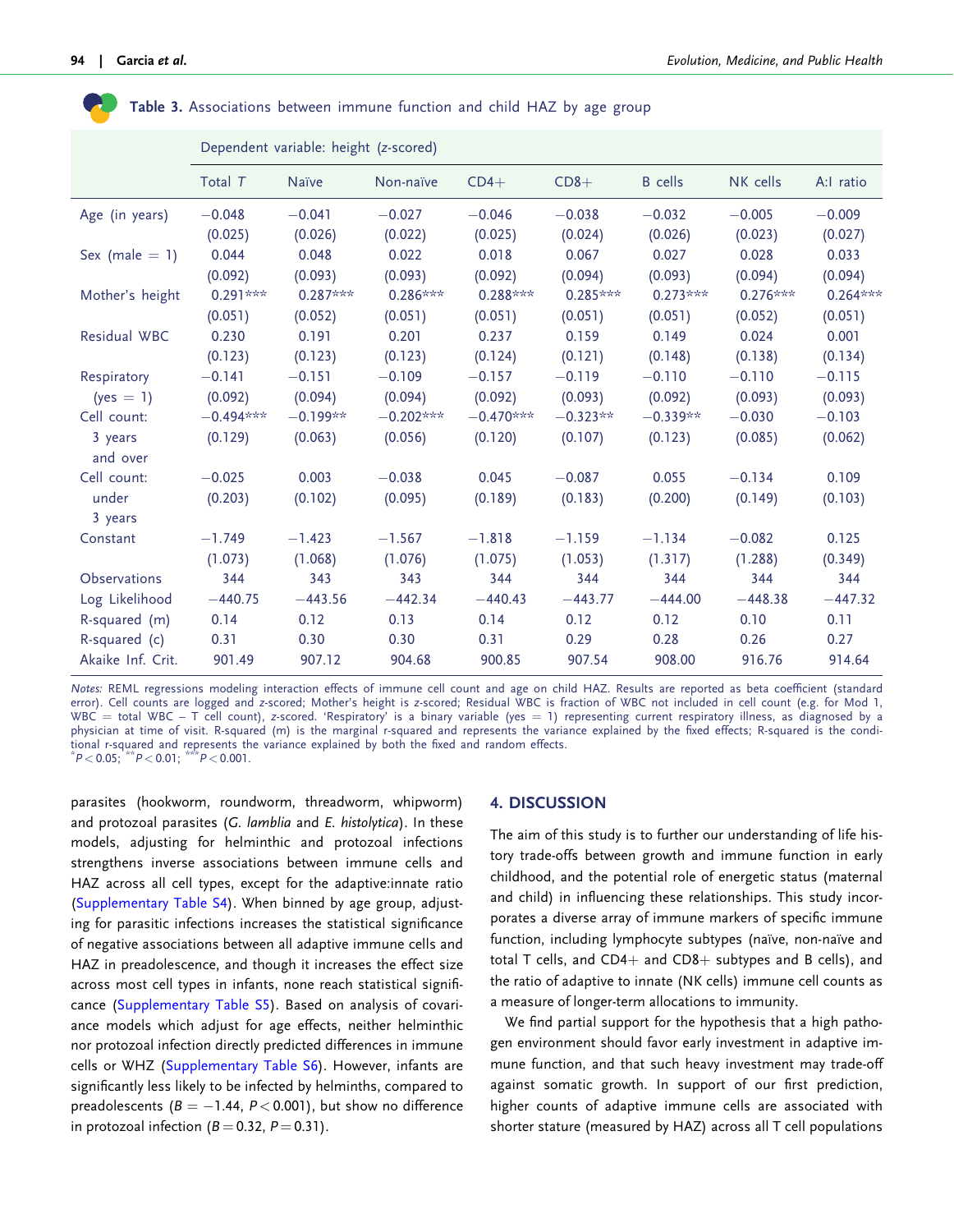| <b>Table 4.</b> Associations between immune function, WHZ, and child HAZ |  |  |  |  |  |  |  |
|--------------------------------------------------------------------------|--|--|--|--|--|--|--|
|--------------------------------------------------------------------------|--|--|--|--|--|--|--|

<span id="page-11-0"></span>

|                              | Dependent variable: height (z-scored) |              |            |            |            |                |            |            |
|------------------------------|---------------------------------------|--------------|------------|------------|------------|----------------|------------|------------|
|                              | Total T                               | <b>Naïve</b> | Non-naïve  | $CD4+$     | $CD8+$     | <b>B</b> cells | NK cells   | A:I ratio  |
| Age (in years)               | $-0.013$                              | $-0.012$     | $-0.016$   | $-0.015$   | $-0.013$   | $-0.012$       | $-0.014$   | $-0.014$   |
|                              | (0.022)                               | (0.021)      | (0.022)    | (0.021)    | (0.022)    | (0.021)        | (0.021)    | (0.021)    |
| Sex (male $= 1$ )            | 0.018                                 | 0.019        | 0.035      | 0.016      | 0.031      | 0.032          | 0.031      | 0.024      |
|                              | (0.094)                               | (0.093)      | (0.095)    | (0.093)    | (0.094)    | (0.095)        | (0.094)    | (0.094)    |
| Mother's height              | 0.289***                              | $0.291***$   | $0.281***$ | $0.286***$ | $0.286***$ | $0.289***$     | $0.276***$ | $0.281***$ |
|                              | (0.051)                               | (0.051)      | (0.052)    | (0.051)    | (0.051)    | (0.052)        | (0.051)    | (0.051)    |
| Residual WBC                 | 0.063                                 | 0.062        | 0.075      | 0.075      | 0.053      | 0.013          | $-0.004$   | $-0.027$   |
|                              | (0.116)                               | (0.116)      | (0.118)    | (0.116)    | (0.117)    | (0.130)        | (0.133)    | (0.134)    |
| Respiratory                  | $-0.113$                              | $-0.112$     | $-0.103$   | $-0.116$   | $-0.109$   | $-0.103$       | $-0.112$   | $-0.099$   |
|                              | (0.093)                               | (0.094)      | (0.096)    | (0.093)    | (0.093)    | (0.093)        | (0.094)    | (0.094)    |
| Cell count:                  | $-0.419**$                            | $-0.236**$   | $-0.026$   | $-0.406**$ | $-0.255*$  | $-0.181$       | 0.042      | $-0.112$   |
| 3 years $+$ :<br>child WHZ   | (0.149)                               | (0.072)      | (0.060)    | (0.133)    | (0.134)    | (0.119)        | (0.091)    | (0.065)    |
| Cell count:                  | $-0.242$                              | $-0.114$     | $-0.127$   | $-0.245$   | $-0.186$   | $-0.204$       | $-0.065$   | $-0.052$   |
| $<$ 3 years:<br>child WHZ    | (0.168)                               | (0.081)      | (0.091)    | (0.162)    | (0.158)    | (0.153)        | (0.137)    | (0.084)    |
| Constant                     | $-0.360$                              | $-0.354$     | $-0.484$   | $-0.460$   | $-0.291$   | 0.066          | 0.226      | 0.252      |
|                              | (1.025)                               | (1.023)      | (1.037)    | (1.022)    | (1.034)    | (1.183)        | (1.232)    | (0.340)    |
| <b>Observations</b>          | 344                                   | 343          | 343        | 344        | 344        | 344            | 344        | 344        |
| Log Likelihood               | $-443.15$                             | $-442.46$    | $-447.69$  | $-442.50$  | $-445.73$  | $-446.42$      | $-448.61$  | $-447.96$  |
| R-squared $(m)^e$            | 0.12                                  | 0.13         | 0.10       | 0.13       | 0.11       | 0.11           | 0.10       | 0.11       |
| R-squared $(c)$ <sup>f</sup> | 0.29                                  | 0.30         | 0.27       | 0.30       | 0.28       | 0.27           | 0.26       | 0.27       |
| Akaike Inf. Crit.            | 906.31                                | 904.93       | 915.37     | 905.00     | 911.47     | 912.85         | 917.23     | 915.91     |

Notes: REML regressions modeling three-way- interaction effects of immune cell count, age, and child energetic status (proxied by WHZ) on child HAZ. Results are reported as beta coefficient (standard error). Cell counts are logged and z-scored; Mother's height is z-scored; Residual WBC is fraction of WBC not included in cell count (e.g. for Mod 1, WBC = total WBC - T cell count), z-scored. 'Respiratory' is a binary variable (yes = 1) representing current respiratory illness, as diagnosed by a physician at time of visit. R-squared (m) is the marginal r-squared and represents the variance explained by the fixed effects; R-squared is the conditional r-squared and represents the variance explained by both the fixed and random effects.  $^*P$   $<$  0.10;  $^{**P}$   $<$  0.05;  $^{***P}$   $<$  0.01;  $^{***P}$   $<$  0.001.

and B cells. Associations are further strengthened when adjusting for current parasitic infection. These findings complement experimental work from animal literature as well as research among human populations living in high pathogen environments. For example, magpies that were given methionine, a sulfur amino acid that enhances T cell immune response, exhibited less growth over the course of treatment than controls [[44](#page-15-0)]. In humans, other research among the Tsimane, and the Shuar of Ecuador, both of which face relatively high parasite loads, reports consistent growth and immune function tradeoffs. In both populations, inverse associations are found between markers of adaptive and innate immune function with both cross-sectional HAZ and longitudinal growth. Higher levels of immunoglobulin E, a measure of adaptive humoral immune and indicator of past exposure to parasites, was associated with lower HAZ scores [\[9\]](#page-14-0), while higher levels of C-

reactive protein were associated with reduced longitudinal growth [[17](#page-14-0)]. Further, among the Shuar, immunoglobulin G and C-reactive protein were also inversely associated with longitu-dinal growth [[10](#page-14-0)].

That both naïve and non-naïve T cells similarly negatively associate with HAZ in our sample suggests that growth–immune trade-offs are not strictly due to past exposures. Naïve T cells have not yet encountered antigens, and reduced cell counts might represent past exposures, if exposure converts naïve to non-naïve cells. However, if this were the case, we would expect a positive association between T cells and height, assuming infection itself is costly. In contrast, higher naïve T cell counts are likely to represent investment in immune defenses for threats that have not yet been encountered. The fact that both cell types associate negatively with height, even in models that adjust for current parasitic infection, suggests that trade-offs with height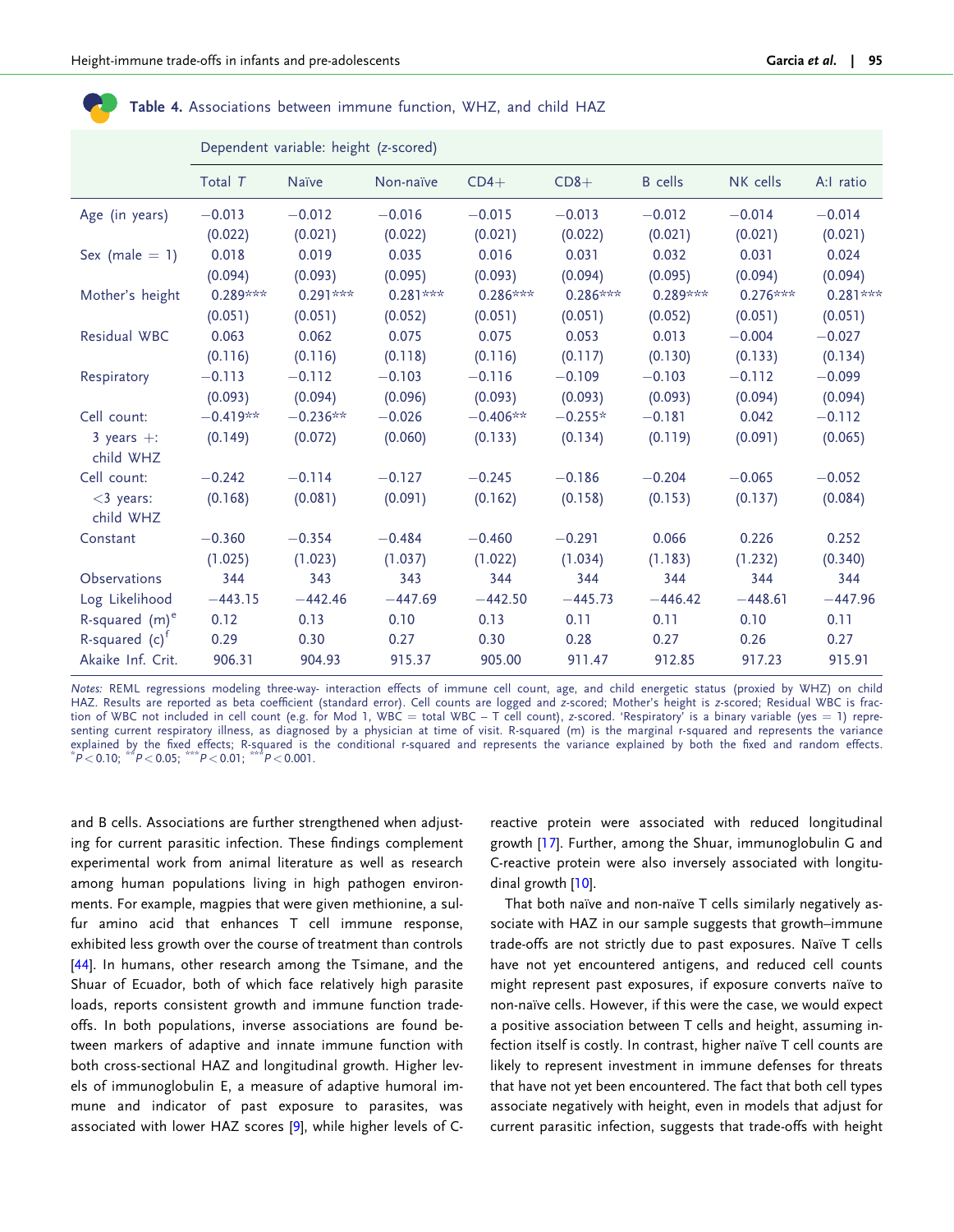<span id="page-12-0"></span>

Figure 3. Graphical display of results from [Table 4](#page-11-0), model 1. For children 3 years and older, there is a negative interactive effect of child WHZ on the association between total T cell count and height. There appears to be a height-immune trade-off only in children that are at or above the mean for WHZ. Note: child height and WHZ are z-scored, and total T cell count is logged and z-scored for analyses. Model controls for age, sex, mother's height and current immune activation, and a random effect for maternal ID

are likely due to overall investment in cellular immunity and are not necessarily dependent on the causes of that investment (i.e. responsive vs. predictive). These associations suggest that it is the immune investment itself may trade-off with height, rather than direct costs of past infections.

Though in the full sample there are negative associations between adaptive immune markers and HAZ, when children are split into age-groups: infants  $(<$  3 years old) and preadolescents (3-8 years old), cell counts and HAZ associations we find that are not statistically significant in the younger age group. The lack of an association between HAZ and immune function in infants may be due to a few statistical or biological facets. Statistically, because coefficients were consistently negative (as in the older group) after adjusting for current immune activation, the lower sample size and higher error in this group may have obscured any statistical significance in associations from emerging. Biologically, it may be that infants maintain adequate buffering by maternal energetic and immunologic resources, transmitted via breastfeeding, through this time period. In accordance with this idea, we do find a positive interaction between mother's energetic status and associations between immune cell counts and HAZ among infants whereby children with higher-BMI moms show a positive association between height and immune cell counts. There is a rich literature

showing growth faltering after weaning, which may be a consequence of increased exposure to contaminants and other environmental pathogens [\[45–47\]](#page-15-0). In fact, we do see that preadolescents are more likely to have helminthic parasites compared to infants, and, that protozoal infection is positively associated with greater WHZ, which in infants may be evidence of earlier weaning. Though we do not have systematic quantitative data on breastfeeding status and intensity for the present sample, a different Tsimane study found that children breastfeed until between 30-36 months of age, in concert with the introduction of complementary foods [[48](#page-15-0)].

However, another possibility is that the lack of associations could be due to heterogeneity in maturational pace among individuals in this age group. For example, children who are maturationally delayed overall, would be smaller and likely have higher naïve immune cell counts. Growth is not continuous, and it is therefore difficult to confidently assess the impact of current immune profiles on growth using cross-sectional measures. It is likely that there are coordinated developmental changes across these various systems (height, weight, immune status) that vary by both chronological and maturational age which obscure our ability to tease apart trade-offs from shifts in coordination. In these data, we found that in fact the largest effect sizes for associations between immune cells and HAZ was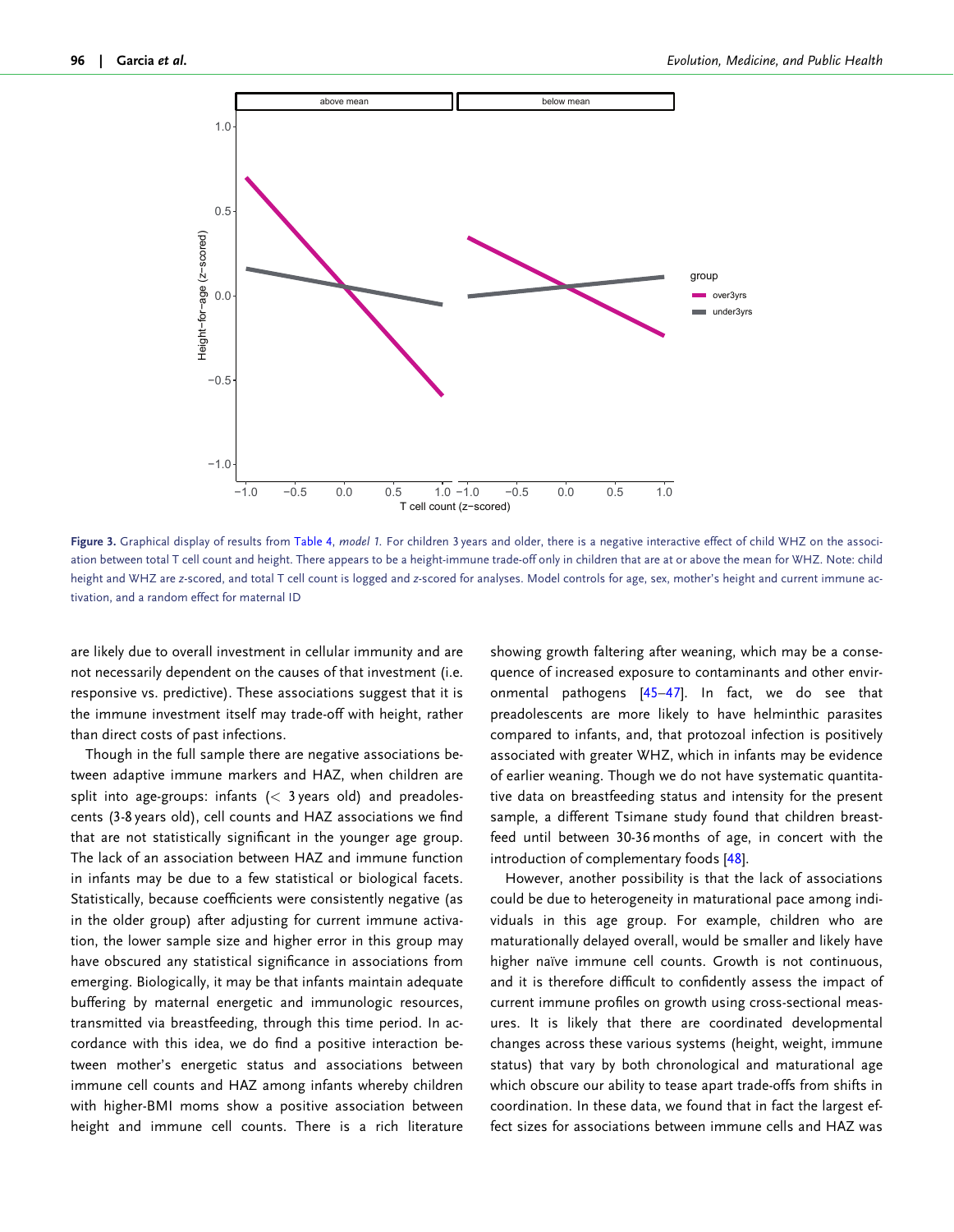<span id="page-13-0"></span>among those aged 3–6.5 years old. However, given the relatively small sample sizes in each age category, a deeper evaluation of coordinated shifts among physiological systems across age was out of the scope of this article. Additional research with larger sample sizes are needed to fully address this issue.

Regarding our last prediction, we found that among preadolescents, child energetic status (WHZ) did moderate associations between HAZ and immune cell counts across all T-cell subtypes, and that inverse associations between all adaptive cell types and height are strengthened after accounting for interactive effects of WHZ and immune markers. However, contrary to our prediction, the direction of the interaction term was negative. In graphing these interactions, we found that negative height and immune associations are more significant in children with higher nutritional status. At the proximal level, this is likely explained by the fact that lower WHZ children are, on average, shorter for their age than high WHZ children, but do not show differences across measures of adaptive immune function.

That children with reduced nutritional status are shorter but have similar adaptive immune profiles may allude to a 'lower threshold' for investment in adaptive immune function that is critical for survival in high pathogen environments which must be maintained in the face of energetic constraints. Thus, additional resources might be invested in height, but not at a cost to meeting the baseline for adequate adaptive immune function. Though we cannot conclude this from the current data, this speculation fits well within the immunology literature that posits an optimality in bounded, or 'intermediate', variation in components of pathogen recognition systems like MHC complexes [\[49\]](#page-15-0). Similarly in evolutionary ecology, a number of studies have documented population-level variation in immunerelated traits driven by ecological pressures like pathogen diversity, which may vary spatially  $[50]$  $[50]$  $[50]$  and seasonally  $[51]$  $[51]$  $[51]$ ; for a review see [\[52\]](#page-15-0). Studies among the Tsimane have also consistently found upregulation in most components of immune function relative to 'standard cutoffs' in the U.S., and directly compared to populations under less pathogen exposure, including from the U.S. and Ecuador  $([36]; [53])$  $([36]; [53])$  $([36]; [53])$  $([36]; [53])$  $([36]; [53])$ . It is important to note that this is not the same idea as 'phenotypic correlation'—which suggests that a positive correlation between two traits can occur when individuals with plentiful resources can allocate excess quantities to both traits [\[54\]](#page-15-0). In fact, this idea is complementary by suggesting that there may be a relatively stable lower limit to the level of investment in immune function that must be met to ensure survival, which should be dependent on ecological context and likely differ across populations.

However, an alternate interpretation is that pathogenicallystressed or ill children may eat less or absorb less nutrients, which may have effects on growth and immune function. In such cases, children may show growth faltering [\[55,](#page-15-0) [56\]](#page-15-0), and greater immune responsivity, yet have overall attenuated immune function [\[57\]](#page-15-0). While this could plausibly explain some

variation in height and immune function, the findings reported here hold after the inclusion of numerous covariates to adjust for differences in current pathogen exposure and immune activation, and thus we argue that adding an evolutionary perspective to this question is important for expanding how we think about variation in life history traits and health.

Finally, we find significant fixed and random effects of variables that capture genetic and shared environmental factors (e.g. maternal height and ID, and current parasitic infection). Across most models, conditional R-squared, which represents the variance explained by both fixed effects and a random effect for maternal ID captures roughly 10% more variance in HAZ than fixed effects alone. Further, models that adjust for maternal factors and parasitic infection capture over 30% of variation in HAZ scores across all models. These findings point to a confluence of factors that interact and influence height differences between children, and highlight the fact that growth and immune trade-offs, while possible, are nowhere near zero-sum.

#### Limitations

Though we believe this study is novel in its application of ecological immunology to inform our understanding of trade-offs between growth and immunity, we are cautious about making strong inferences. We recognize that a cross-sectional study design limits our ability to establish causality, and tease apart short-term trade-offs versus longer-term phenotypic adjustments, such as a predictive adaptive response [[58](#page-15-0)]. Further, there may be issues with using WHZ as a proxy for energetic status, given that these measures do not adequately reflect variation in fat-free body mass from body fat. Higher activity level (and thus muscle mass and WHZ) may also reduce energy available for growth, in addition to the costs of immune function. Though this is not necessarily the case, this possibility cannot be ruled out. Along the same vein, both growth and energy reserves may not be stable over time, particularly during early windows of development. However, the child populationspecific growth curves for the Tsimane have relatively constant WHZ velocities until around the age of 10 years [[39](#page-15-0)].

#### 5. CONCLUSION AND IMPLICATIONS

Tracking trade-offs between growth and immune function is enormously complex, particularly due to the changing relationships between distribution of body fat and mass relative to height, and shifts in allocation between life history traits, that occur during this period of active growth and development as growing bodies attempt to calibrate optimally to their projected environment. In this study, we find that among children in a high-pathogen environment, greater investment in aspects of adaptive immune function is negatively associated with HAZ.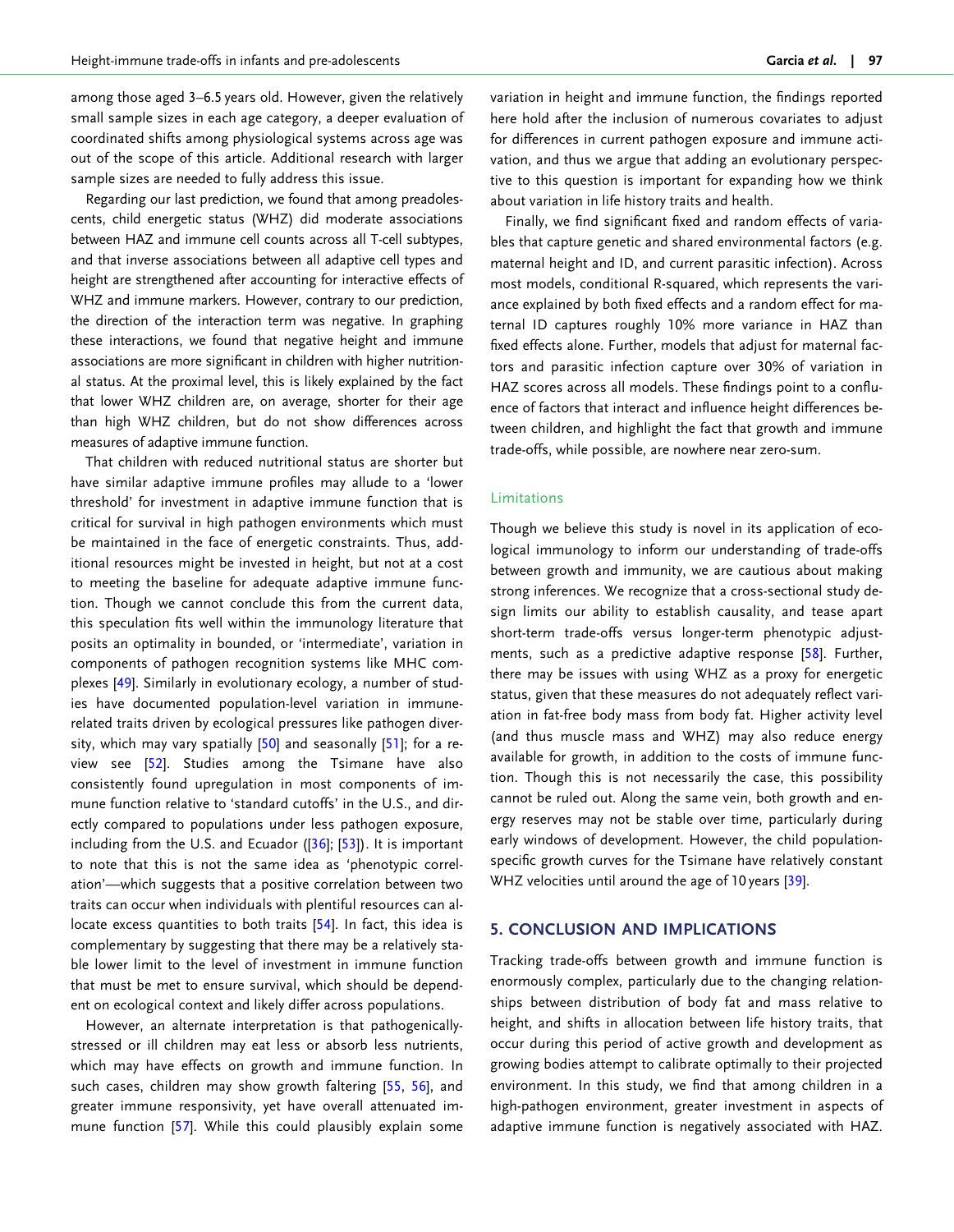<span id="page-14-0"></span>Child energetic status appears to moderate this association, and the strongest negative associations are found in older children with higher nutritional status. Children with lower WHZ are shorter but retain high investment in adaptive immunity, indicating the biological significance of maintaining a robust adaptive immune system even under energetic constraints. Reduced investment in growth in favor of immunity may be necessary for survival in high pathogen contexts. Further, genetic and (shared) environmental factors are important considerations for understanding variation in height within this population. The implications of these findings may be important for prompting a reconsideration of how height is used as a marker of health. Given the high plasticity and variable heritability in height, in conjunction with the cost and utility of immune function across environments, stature may not be a universally equitable metric for predicting health.

#### SUPPLEMENTARY DATA

[Supplementary data](https://academic.oup.com/emph/article-lookup/doi/10.1093/emph/eoaa017#supplementary-data) is available at EMPH online.

#### acknowledgments

We thank the Tsimane people, and our great THLHP team for facilitating this research. We are grateful to Chris Kuzawa and Dan Cummings for their helpful suggestions and comments. We thank the reviewers for their important insights and critiques, and appreciate the strengths they have brought to this manuscript.

#### funding

We thank the National Institute for Aging (NIH/NIA RF1AG054442) for the funding that allowed this research to be possible. J.S. acknowledges IAST funding from the French National Research Agency (ANR) under grant ANR-17-EURE-0010 (Investissements d'Avenir program).

Conflict of interest: None declared.

#### **REFERENCES**

- 1. Charnov EL. Life History Invariants: Some Explorations of Symmetry in Evolutionary Ecology. Vol. 6. New York, USA: Oxford University Press, 1993.
- 2. Lochmiller RL, Deerenberg C. Trade-offs in evolutionary immunology: just what is the cost of immunity? Oikos. 2000;88:87–98. [https://online](https://onlinelibrary.wiley.com/doi/abs/) [library.wiley.com/doi/abs/](https://onlinelibrary.wiley.com/doi/abs/)10.1034/j.1600-0706.2000.880110.x.
- 3. Sheldon BC, Verhulst S. Ecological immunology: costly parasite defences and trade-offs in evolutionary ecology. Trends Ecol Evol 1996;11: 317–21.
- [4](#page-3-0). French SS, Moore MC, Demas GE. Ecological immunology: the organism in context. Integr Comp Biol 2009;49:246–53.
- [5.](#page-3-0) McDade TW, Georgiev AV, Kuzawa CW. Trade-offs between acquired and innate immune defenses in humans. Evol Med Pub Health 2016; 2016:1–16.
- [6.](#page-3-0) Zuk M, Stoehr AM. Immune defense and host life history. Am Nat 2002;160:S9-S22. doi:10.2307/3079266.
- [7.](#page-3-0) Crimmins EM, Finch CE. Infection, inflammation, height, and longevity. Proc Natl Acad Sci 2006;103:498–503.
- [8.](#page-3-0) Luke A, Guo X, Adeyemo AA et al. Heritability of obesity-related traits among Nigerians, Jamaicans and US Black People. Int J Obes Relat Metab Disord 2001;25:1034–41.
- [9.](#page-3-0) Blackwell AD, Snodgrass JJ, Madimenos FC, Sugiyama LS. Life history, immune function, and intestinal Helminths: trade-offs among immunoglobulin E, C-reactive protein, and growth in an Amazonian population. Am J Hum Biol 2010;22:836–48.
- [10.](#page-3-0) Urlacher SS, Ellison PT, Sugiyama LS et al. Tradeoffs between immune function and childhood growth among Amazonian forager-horticulturalists. Proc Natl Acad Sci U S A 2018;115:E3914–21.
- [11.](#page-3-0) Campbell DI, Elia M, Lunn PG. Growth faltering in rural gambian infants is associated with impaired small intestinal barrier function, leading to endotoxemia and systemic inflammation. *J Nutr* 2003;133: 1332–8.
- [12.](#page-3-0) Miller EM, McConnell DS. Brief communication: chronic undernutrition is associated with higher mucosal antibody levels among ariaal infants of Northern Kenya. Am J Phys Anthropol 2012;149:136-41.
- [13.](#page-3-0) Panter-Brick C, Lunn PG, Langford RM et al. Pathways leading to early growth faltering: an investigation into the importance of mucosal damage and immunostimulation in different socio-economic groups in Nepal. Br J Nutr 2008;101:558–67.
- [14.](#page-3-0) Taborsky B. Developmental plasticity: preparing for life in a complex world. Adv Stud Behav 2017;49:49–99.
- [15.](#page-3-0) Stephensen CB. Burden of infection on growth failure. symposium: 'cause and etiology of stunting', April 1998. J Nutr Acad Res Lib 1999; 129:534S–8S.
- [16.](#page-3-0) Kuzawa CW. Adipose tissue in human infancy and childhood: an evolutionary perspective. Am J Phys Anthropol 1998; Suppl 27:177-209.
- [17.](#page-3-0) McDade TW, Reyes-García V, Tanner S et al. Maintenance versus growth: investigating the costs of immune activation among children in Lowland Bolivia. Am J Phys Anthropol 2008;136:478-84.
- [18.](#page-3-0) Searle SR. Phenotypic, genetic and environmental correlations. Biometrics 1961;17:474–80.
- [19.](#page-4-0) Parham P. The Immune System. New York, USA: Garland Science, 2014.
- [20.](#page-4-0) Iwasaki A, Medzhitov R. Regulation of adaptive immunity by the innate immune system. Science 2010;327:291–5.
- [21.](#page-4-0) Kindt TJ, Goldsby RA, Osborne BA, Kuby J. Kuby Immunology. New York, USA: Macmillan, 2007.
- 22. Bentivoglio M, Deng X-H, Nygård M et al. The aging suprachiasmatic nucleus and cytokines: functional, molecular, and cellular changes in rodents. Chronobiol Int 2006;23:437–49.
- 23. Finch CE, Crimmins EM. Inflammatory exposure and historical changes in human life-spans. Science 2004;305:1736–9.
- 24. Kuo H-K, Kuo H-K, Bean JF et al. Linking C-reactive protein to late-life disability in the National Health and Nutrition Examination Survey (NHANES) 1999–2002. J Gerontol Ser A Biol Sci Med Sci 2006; 61: 380-387. doi:10.1093/gerona/61.4.380.
- [25.](#page-4-0) Bonilla FA, Oettgen HC. Adaptive immunity. J Allerg Clin Immunol 2010;125:S33–40.